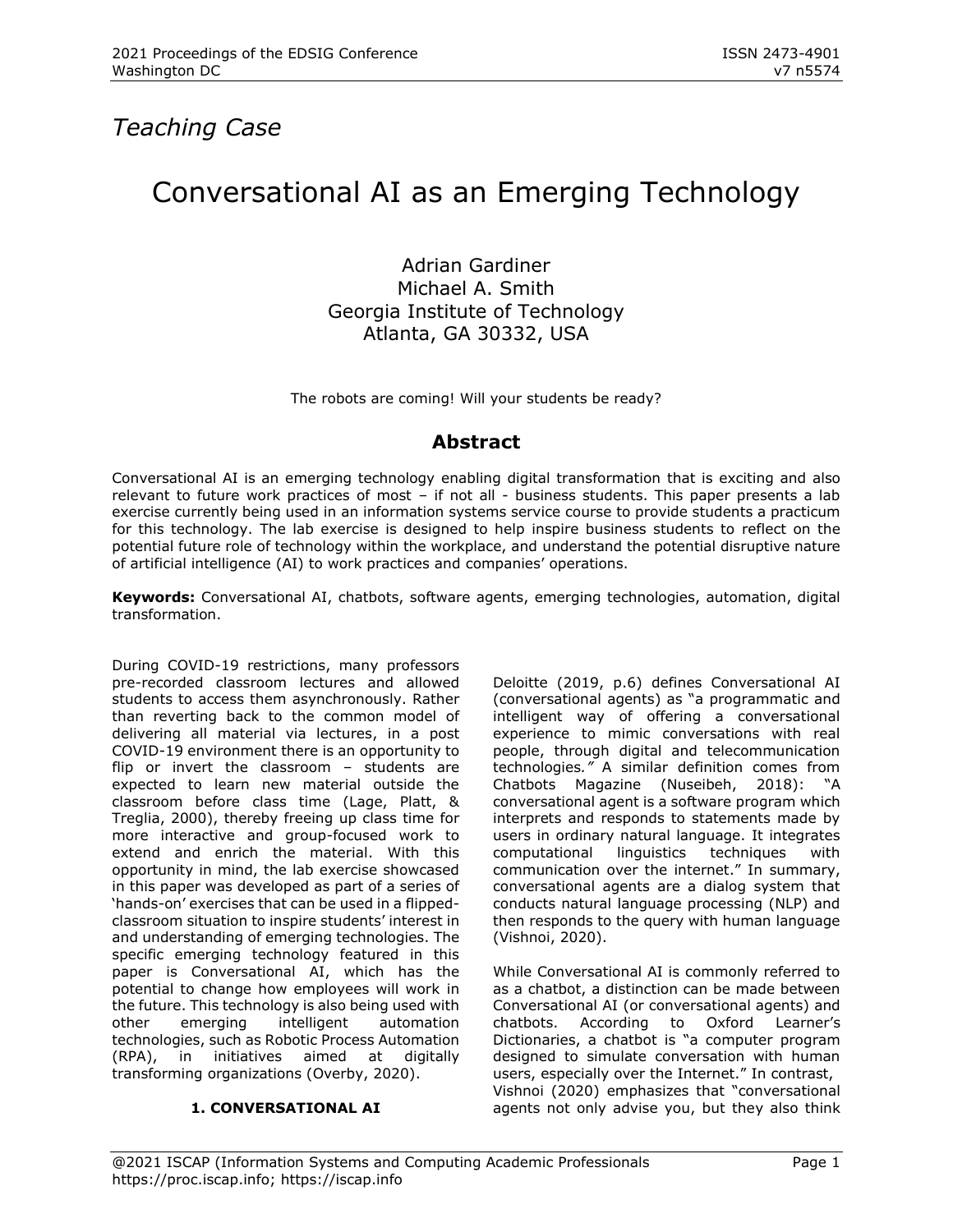with you and help you make decisions. For example, they can search through data sets, book your travel on your favorite, and also find the most suitable date." Conversational AI can therefore be seen as a more sophisticated form of (or evolution of) chatbot technology.

Applications of Conversational AI offer companies the opportunity to engage in conversational commerce and to develop value-adding applications. Conversational commerce is described by the conversational AI provider *Automat* as "a new form of ecommerce where brands and consumers communicate through live representatives and AI assistants in order to explore offerings, make transactions and receive services or help with their purchases." An example of a value-adding application developed using Conversational AI technologies is the app *CovidAsha*, which has been credited with saving lives during India's recent surge of COVID-19 infections. This chatbot was used to guide caregivers and ambulance service providers to oxygen and medicine suppliers, as well as to provide information on the availability of COVID-19 vaccines (Pragati, 2021).

Conversational AI is also expected to impact how people will work in the future. For example, Gartner (2019) predicted that 25 percent of digital workers will use virtual employee assistants daily by 2021. Along similar lines, Afshar (2021) suggests that 2021 "marks an inflection point where digital natives move beyond the omnichannel experience and now are expected to be serviced by a growing number of digital concierges -- virtual assistants that provide a new level of personalization in an alldigital world." In this respect, Conversational AI is clearly an emerging technology that will continue to evolve and, over time, applications using such technology will become more widespread within the workplace.

#### **2. POSITIONING THE LAB EXERCISE WITHIN THE BUSINESS CURRICULUM**

This lab exercise would make a valuable addition to a variety of different learning modules, across different courses. Learning module topics that this lab exercise could potentially support include emerging technologies in business; Natural Language Processing (NLP); business process design and automation; AI in business; digital transformation; marketing technologies, ecommerce and conversational commerce; and also human-computer interaction and user experience (UX) design.

This lab exercise is not intended to be stand-alone and it is expected that additional material would be provided to students to support a full learning module focused on the previously-mentioned topics. To create a comprehensive learning module, this lab exercise could be augmented by either lecture material, methodologies, and other technologies. For example, for a learning module on business process design and automation, this lab could be paired with another lab focusing on robotic process automation (RPA), which is another emerging technology that is also increasingly being used for digital transformation and process and task automation (Overby, 2020).

### **3. STUDENTS' LEARNING OUTCOMES**

To illustrate applicable students' learning outcomes, we will assume this lab exercise has been included within a learning module focusing on emerging technologies in business. For such a learning module, possible learning outcomes could be:

Upon completion of this learning module in emerging technologies in business, students should be able to:

#### **General emerging technology learning outcomes**

- Discuss Conversational AI as an 'emerging technology' – Conversational AI's history, current stage of evolution and sophistication (state-of-the-art), and potential future road map.
- Provide examples of important business use cases for Conversational AI (e.g., customer service; personal assistants/employee enablement; FAQ Assistance & Site Navigation).
- Discuss some of the strengths and weaknesses of Conversational AI within the context of application areas – e.g., conversational commerce, digital transformation, and process automation.

#### **Specific Conversational AI technology learning outcomes**

- Explain how Natural Language Processing (NLP) enables Conversational AI.
- Understand the role and nature of intent recognition within software agent conversations.
- Understand the possible use of entity<br>
recognition within software agent recognition within software agent conversations.
- Design, create and test a basic within software agent conversations.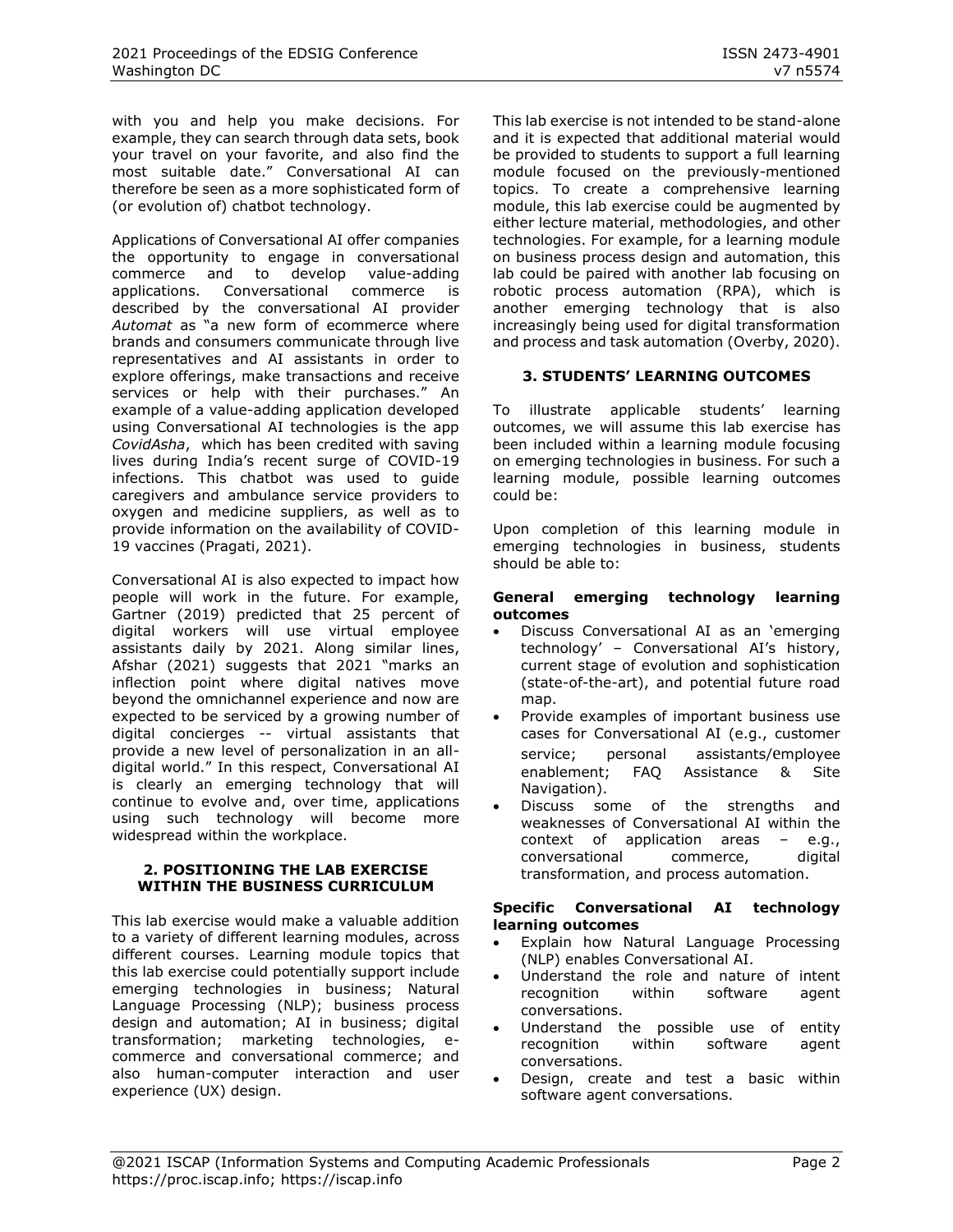Completion of this lab exercise will strongly support the latter specific Conversational AI emerging technology students' learning outcomes; however, supplementary material would need to be provided to students in order to satisfy the general emerging technology students' learning outcomes listed previously.

#### **3. CHOICE OF SOFTWARE PLATFORM**

Creating robust Conversational AI applications that can be deployed commercially is a complex undertaking. Consequentially, the software to create such software agents is also complex. To simplify the provisioning of the software to students, a cloud provider was chosen to be the Conversational AI software platform – specifically, *SAP Conversational AI* (version June 2021):

[https://www.sapstore.com/solutions/42282/SAP](https://www.sapstore.com/solutions/42282/SAP-Conversational-AI) [-Conversational-AI](https://www.sapstore.com/solutions/42282/SAP-Conversational-AI)

*Conversational AI* is part of SAP's Business Technology Platform. SAP describes this platform as the business technology platform (infrastructure) underpinning their vision of the "intelligent enterprise." (Taylor, 2020).

*SAP Conversational AI* also offers a low code chatbot building platform. Use of a low code environment frees students with limited technical and coding knowledge from having to deal with many technical issues, thereby allowing them to concentrate on designing and testing their chatbots. SAP Conversational AI also has an active developer and designer community which was used in the lab exercise to source intents to extend the capabilities of the software agent students were developing.

#### **4. CHOICE OF APPLICATION**

A number of ideas for an application were initially considered, such as creating a business-oriented chatbot – e.g., a software agent for product ordering; or an application to allow customers to track packages. However, as the students enrolled in the course using this lab exercise were mainly either freshmen or sophomores with limited business education, we chose to focus on an application that they could clearly see was potentially relevant to their own lives – a software agent to advise students where to go on-campus to receive a COVID-19 vaccination.

#### **5. RUNNING THE LAB EXERCISE**

This lab exercise is designed to take approximately two-hours to complete, either as an in-class exercise or outside class assignment. While this lab exercise can be completed by a student working alone, it is recommended to be assigned as a small-group exercise (groups of two or three students): there are several steps within the lab exercise (labeled Team Activity) when students can make their own choices (e.g., designing intents) and these choices can be informed and enriched by discussion within a small group of students. [Note: Suggested responses to Team Activities are shown in Appendix B.] In addition, 'having many eyes' while using potentially complex software for the first time may help limit errors that may frustrate students and degrade their experience.

As mentioned previously, this lab exercise would be a valuable addition to several different courses. At the authors' own school, this lab exercise was developed for inclusion within a general service-oriented information systems course that all business students are required to take as part of their business degree requirements. Specifically, the lab exercise was developed to give students a hands-on experience with a 'cool' emerging technology to spark their interest in emerging technologies and information systems. To illustrate emerging technology within business, this lab exercise was paired with another 'hands-on' lab exercise focused on creating and querying a blockchain. In the future, a third lab is planned that will be a practicum on RPA (Robotic Process Automation).

The lab exercise document distributed to students featured the following structure (assuming the lab exercise is to be completed during class time):

- **Purpose:** Inform students where the lab exercise falls within the course and the overall aim of the lab exercise.
- **Introduction:** The topic of Conversational AI was grounded by a contextual discussion of current events or trends in technology. For example, is a recent The New York Times article '*The Robots Are Coming for Phil in Accounting*' (Roose, 2021) to emphasize that Conversational AI and related technologies will likely impact their future work life.
- **What to do before class**: For this lab exercise, students had to create an SAAS account to access *SAP Conversational AI*.
- **Class organization**: Informs students how they will complete the  $lab - eq.$ , as an individual or in groups and outlines rules for interacting with other students.
- **What to do during class**: This section contains the instructions for completing the lab exercise. These instructions are replicated in Appendix A.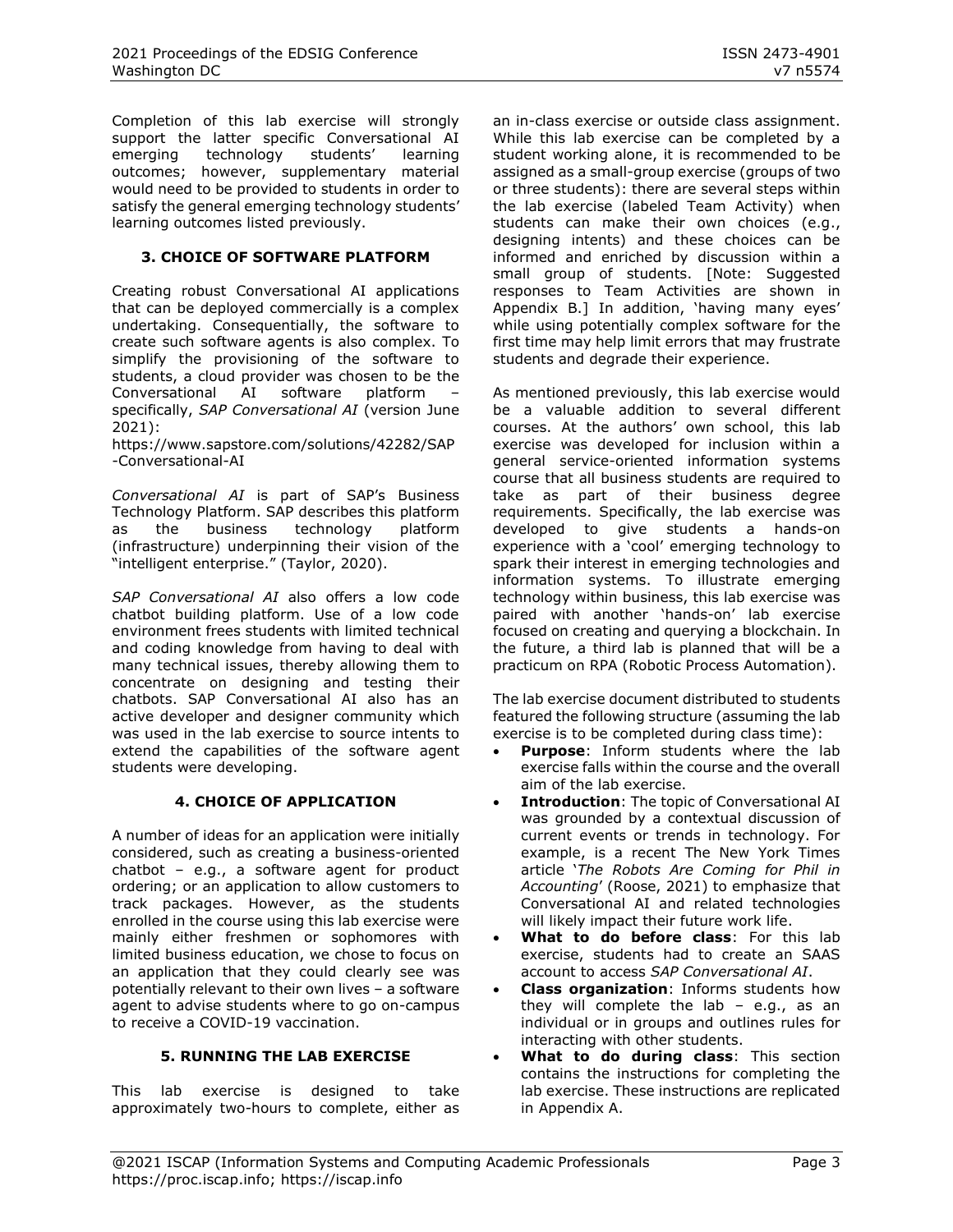- **Debrief:** Summarize what students should have learned. This section may also contain supplemental information – e.g., example jobs postings relating to conversational AI iobs.
- **What to do after class**: Inform students what to submit as evidence of lab completion and where to submit it. It is recommended that students are asked to read this section prior to attempting the actual class exercise steps.

#### **6. EXTENDING THE LAB EXERCISE**

The domain of the current version of the lab exercise is developing a software agent to advise students on COVID-19 vaccine locations. After completing this exercise, students could be asked to add further skills to the current agent, or simply be asked to develop and demonstrate (or even deploy) to the class their own software agent application. For students to create their own basic software agent, they would need to source or create relevant intents, identify and address meaningful entities within the chosen domain, and design, create, test and deploy skills and conversations. As the latter option involves considerably more time and goes deeper into the technology, this option would be more appropriate for a course focusing more on these technologies – e.g., a course focusing on NLP (natural language processing), or process automation, AI in business, or human-computer interaction and user experience (UX) design. The lab exercise could also be augmented with debriefing discussion questions. For example, students could be asked to discuss the trustworthy aspects of software agents as an information source. Students could also be asked to source jobs involving chatbot use or creation and present/discuss specifics of the job requirements.

#### **7. REFERENCES**

- Afshar, V. (2021, April 7). *AI-powered virtual assistants and the future of work*. ZDNet. [https://www.zdnet.com/article/ai-powered](https://www.zdnet.com/article/ai-powered-virtual-assistants-and-future-of-work/)[virtual-assistants-and-future-of-work/](https://www.zdnet.com/article/ai-powered-virtual-assistants-and-future-of-work/)
- Automat. (2021). *What is conversational commerce?* Retrieved June 28, 2021, from [https://automat.ai/resources/what-is](https://automat.ai/resources/what-is-conversational-commerce)[conversational-commerce](https://automat.ai/resources/what-is-conversational-commerce)
- Deloitte (2019). *Conversational AI: The next wave of customer and employee experiences*. Deloitte Touche Tohmatsu Limited. [https://www2.deloitte.com/content/dam/Del](https://www2.deloitte.com/content/dam/Deloitte/au/Documents/strategy/au-deloitte-conversational-ai.pdf) [oitte/au/Documents/strategy/au-deloitte](https://www2.deloitte.com/content/dam/Deloitte/au/Documents/strategy/au-deloitte-conversational-ai.pdf)[conversational-ai.pdf](https://www2.deloitte.com/content/dam/Deloitte/au/Documents/strategy/au-deloitte-conversational-ai.pdf)
- Gartner (2019, January 9). *Gartner predicts 25 percent of digital workers will use virtual employee assistants daily by 2021*. [https://www.gartner.com/en/newsroom/pre](https://www.gartner.com/en/newsroom/press-releases/2019-01-09-gartner-predicts-25-percent-of-digital-workers-will-u) [ss-releases/2019-01-09-gartner-predicts-](https://www.gartner.com/en/newsroom/press-releases/2019-01-09-gartner-predicts-25-percent-of-digital-workers-will-u)[25-percent-of-digital-workers-will-u](https://www.gartner.com/en/newsroom/press-releases/2019-01-09-gartner-predicts-25-percent-of-digital-workers-will-u)
- Lage, M., Platt, G., & Treglia, M. (2000). Inverting the Classroom: A Gateway to Creating an Inclusive Learning Environment. *The Journal of Economic Education*, 31(1), 30-43.
- Nuseibeh, R. (2018, May 11). *What is a chatbot?* Chatbots Magazine. [https://chatbotsmagazine.com/what-is-a](https://chatbotsmagazine.com/what-is-a-chatbot-6dfff005bb34)[chatbot-6dfff005bb34](https://chatbotsmagazine.com/what-is-a-chatbot-6dfff005bb34)
- Overby, S. (2020, August 11). *How Robotic Process Automation (RPA) and digital transformation work together*. The Enterprisers Project. [https://enterprisersproject.com/article/2020](https://enterprisersproject.com/article/2020/8/how-rpa-robotic-process-automation-and-digital-transformation-work) [/8/how-rpa-robotic-process-automation](https://enterprisersproject.com/article/2020/8/how-rpa-robotic-process-automation-and-digital-transformation-work)[and-digital-transformation-work](https://enterprisersproject.com/article/2020/8/how-rpa-robotic-process-automation-and-digital-transformation-work)
- Pragati, K. (2021, June 28). *A team that has never met each other, builds a chatbot, saves lives.* The Hindu. [https://www.thehindu.com/sci](https://www.thehindu.com/sci-tech/technology/a-team-that-has-never-met-each-other-builds-a-chatbot-saves-lives/article35017505.ece)[tech/technology/a-team-that-has-never](https://www.thehindu.com/sci-tech/technology/a-team-that-has-never-met-each-other-builds-a-chatbot-saves-lives/article35017505.ece)[met-each-other-builds-a-chatbot-saves](https://www.thehindu.com/sci-tech/technology/a-team-that-has-never-met-each-other-builds-a-chatbot-saves-lives/article35017505.ece)[lives/article35017505.ece](https://www.thehindu.com/sci-tech/technology/a-team-that-has-never-met-each-other-builds-a-chatbot-saves-lives/article35017505.ece)
- Roose, K. (2021). The robots are coming for Phil in Accounting, *The New York Times*, March 6, 2021.
- Taylor, P. (2020, October 13). *Explaining SAP's Business Technology Platform.* [https://news.sap.com/2020/10/business](https://news.sap.com/2020/10/business-technology-platform-explainer)[technology-platform-explainer](https://news.sap.com/2020/10/business-technology-platform-explainer)
- Vishnoi, L. (2020, June 20). *Conversational agent: A more assertive form of chatbots.* Towards Data Science. [https://towardsdatascience.com/conversatio](https://towardsdatascience.com/conversational-agent-a-more-assertive-form-of-chatbots) [nal-agent-a-more-assertive-form-of](https://towardsdatascience.com/conversational-agent-a-more-assertive-form-of-chatbots)[chatbots](https://towardsdatascience.com/conversational-agent-a-more-assertive-form-of-chatbots)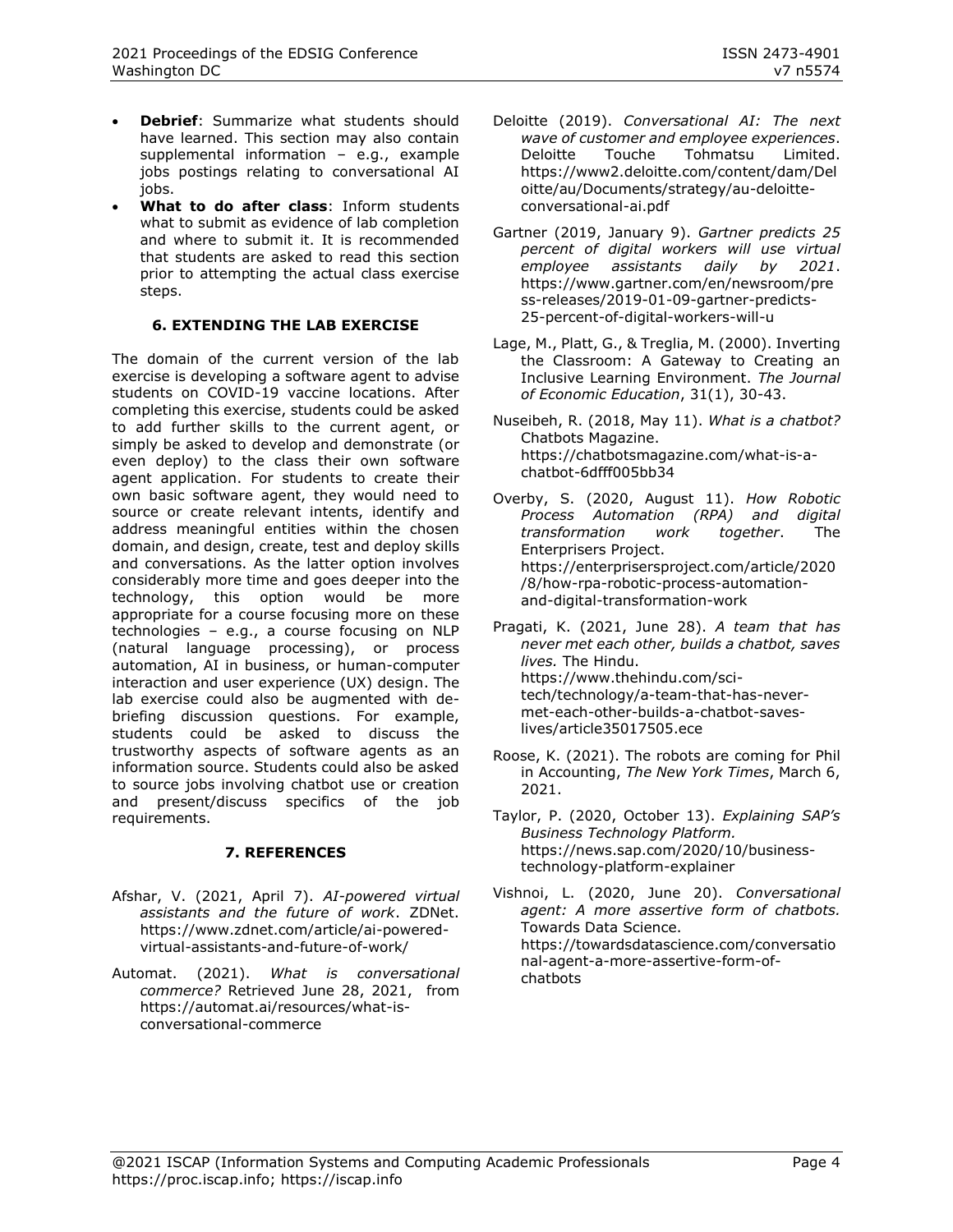# **Appendix A: Conversational AI Lab Exercise**

| Step 1: Create a new bot project                  |                         |           |                      |
|---------------------------------------------------|-------------------------|-----------|----------------------|
| From the SAP Conversational AI home screen, click |                         | + NEW BOT | to create a new bot. |
| Next, click 'Perform Actions'.                    |                         |           |                      |
|                                                   |                         |           |                      |
| 1 What do you want your chatbot to do?            |                         |           |                      |
|                                                   | Þ                       | NEW       |                      |
| <b>Perform Actions</b>                            | <b>Retrieve Answers</b> |           |                      |
| using conversational flows                        | from FAQ documents      |           |                      |
|                                                   |                         |           |                      |

We will now select a set of predefined skills for your bot – let's start with selecting **Greetings** and also **Small Talk**.



Name your bot *Vaccine-Location-Advisor* and add this description: *This bot advises students where they can go on campus to receive a COVID-19 vaccine*.

Choose the following Data Policy options: Non-personal, Store, Non-vulnerable, and make your bot Private.

| Non-personal                                        | Personal                                                                                           | Sensitive Personal | Health |
|-----------------------------------------------------|----------------------------------------------------------------------------------------------------|--------------------|--------|
| $\circ$                                             |                                                                                                    |                    |        |
| Non-personal data                                   |                                                                                                    |                    |        |
| Data retention: unlimited duration                  |                                                                                                    |                    |        |
|                                                     |                                                                                                    |                    |        |
|                                                     | Store conversation data (Select whether you want to store your user's conversations with your bot) |                    |        |
| Store (recommended)<br>o.                           |                                                                                                    |                    |        |
|                                                     | Store your user's conversations to improve and monitor your bot.                                   |                    |        |
| Do not store                                        |                                                                                                    |                    |        |
|                                                     | Do not store your user's conversations. This will heavily impact monitoring and connect features.  |                    |        |
|                                                     |                                                                                                    |                    |        |
| End users (Select the most vulnerable end users)    |                                                                                                    |                    |        |
| Non-vulnerable<br>٠                                 |                                                                                                    |                    |        |
| Vulnerable (child, juvenile, adult at risk of harm) |                                                                                                    |                    |        |
|                                                     |                                                                                                    |                    |        |
|                                                     |                                                                                                    |                    |        |
|                                                     |                                                                                                    |                    |        |
| Bot visibility                                      |                                                                                                    |                    |        |
|                                                     |                                                                                                    |                    |        |
| Public<br>ô                                         |                                                                                                    |                    |        |
| Your bot is open to everyone                        |                                                                                                    |                    |        |
| Private<br>- 19<br>۰                                |                                                                                                    |                    |        |
|                                                     | Your bot is private and accessible only by you and the developers you decide to share it with      |                    |        |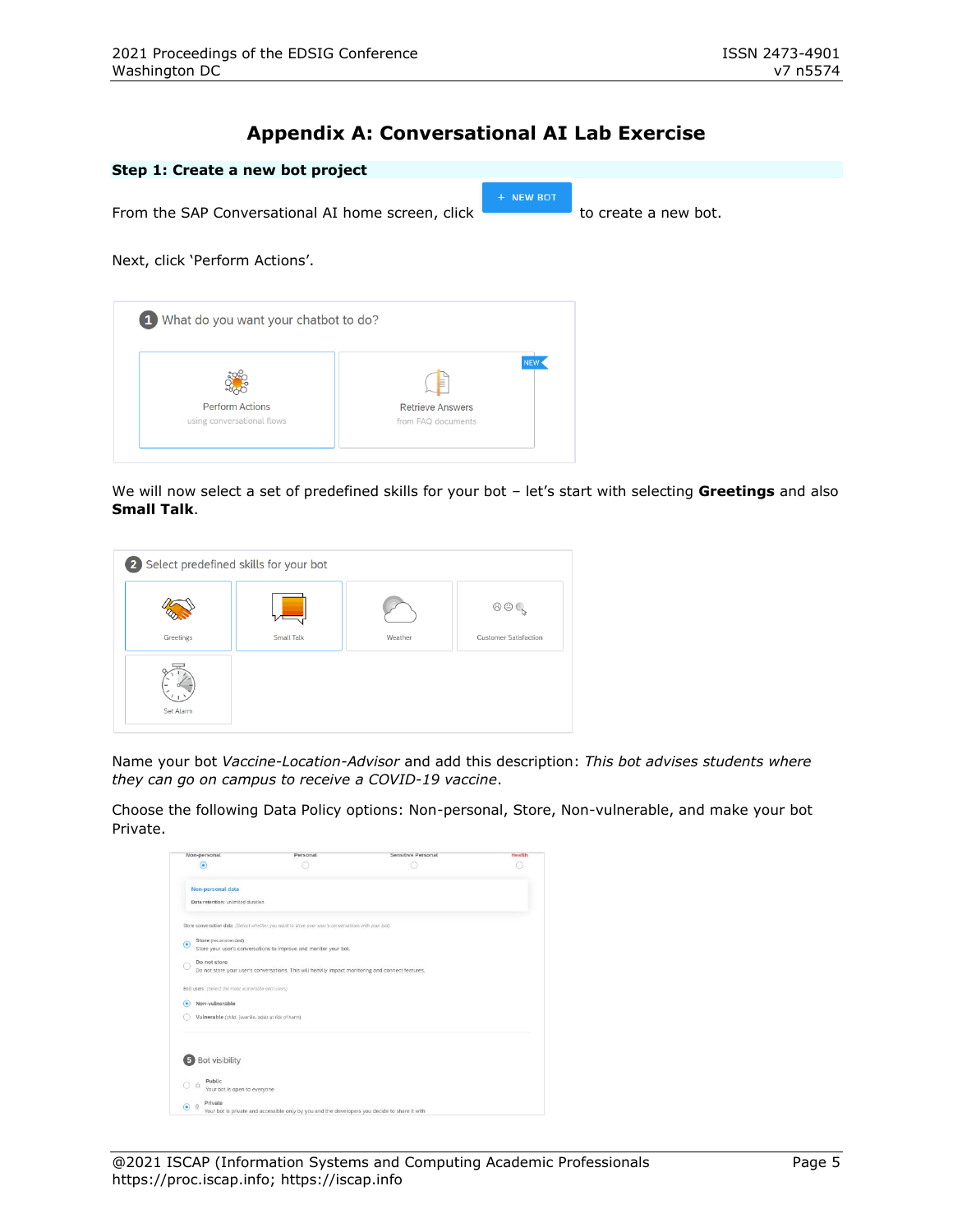You have now created a bot.

#### **Step 2: Interact with your new bot**

As we elected to add skills (Greetings, Small Talk) when we created the bot, it is already able to respond to some simple interactions with the bot user. Let's test this.

Click the Chat Preview button.



In the interaction textbox (bottom of the screen):



Enter:

*Hello* [Enter] *Can you tell me a joke?* [Enter]

While your bot should be able to respond to these simple interactions, its ability at this stage to carry on a more complex conversation is limited.



We'll now extend the bot's capabilities to develop an application that students can use to get information as to where to go on campus to receive a COVID-19 vaccine.

#### **Step 3: Train your bot**

In the Chatbot interface there are several tabs:

|  | Train | <b>Build</b> | Connect | <b>Monitor</b> |
|--|-------|--------------|---------|----------------|
|--|-------|--------------|---------|----------------|

These tabs represent the four stages in your bot's life:

**Train**: Teach your bot what it needs to understand. Here you will create intents – ideas your bot will recognize. Intents are packages of related expressions (i.e., have a common theme) that the bot should recognize coming from the user. For example, an intent could contain a collection of different expressions used to greet someone. The ability of your bot to understand the world is also dependent upon entities. An entity is a keyword that is extracted from an expression. Entities refers to concepts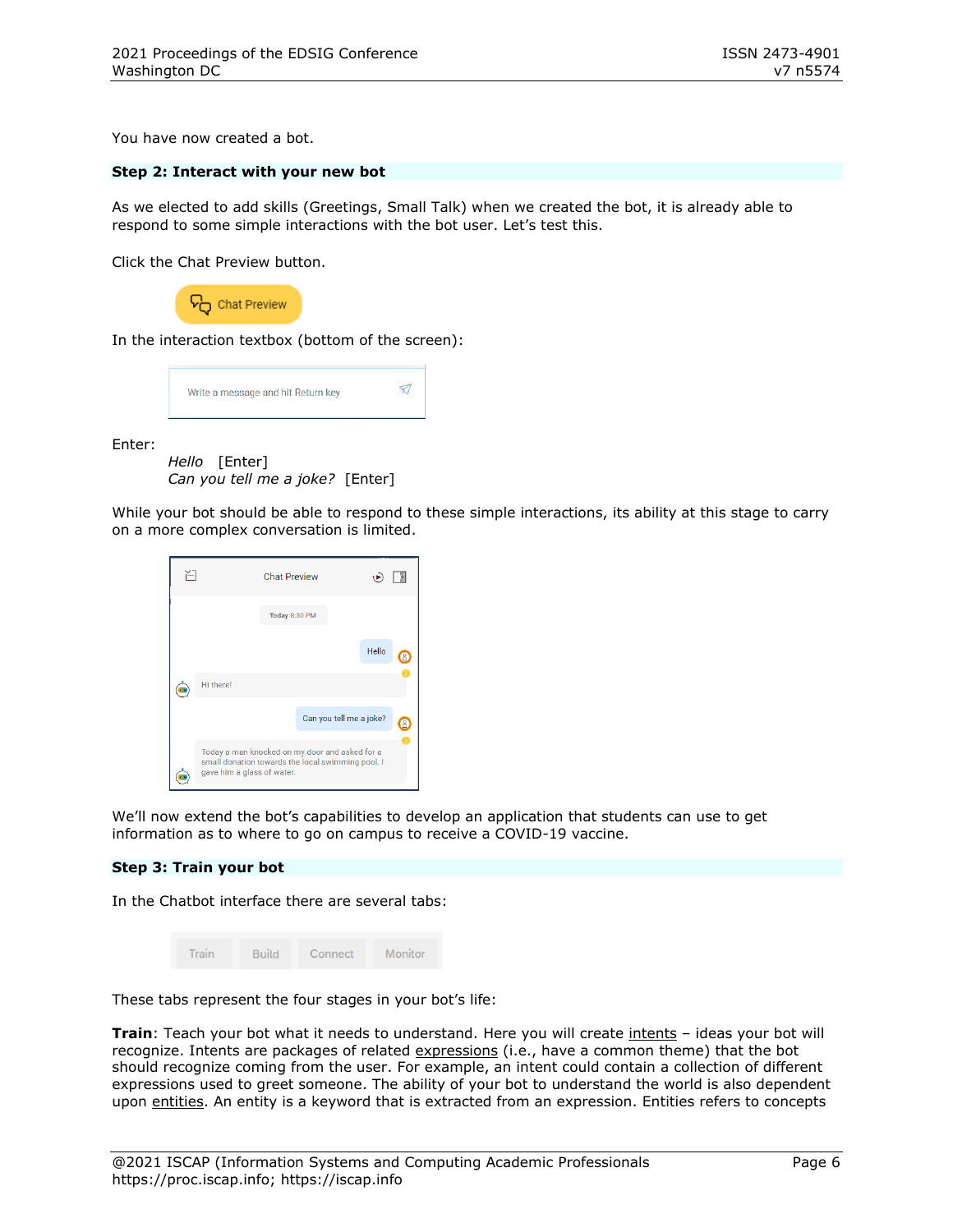or things that may be referenced in an expression. Examples of an entity are a concept, such as a student's GPA, or the time of day, such as midnight.

Technically, training will establish our bot's Natural Language Processing (NLP) lexicon. The term 'lexicon' is used in the field of NLP to refer to the vocabulary of a person, language, or branch of knowledge. An example of lexicon in a medical domain would be a set of medical terms.

**Build**: Create your conversational flow. Conversation flows will be defined through creating and connecting skills. Skills define things your bot can do.

**Connect**: Deploy your bot to one or several messaging platforms.

**Monitor**: See how users are communicating with your bot, check if the bot is understanding users correctly, and make updates to the bots intents/entities. Monitoring also lets you see what users want and what additional capabilities could be added to the bot.

#### **Step 3A: Define intents**

Click the **Train** tab. In this tab, you can maintain a bot's **Intents** and recognized **Entities**.

| Train | <b>Build</b> | Connect | Monitor |
|-------|--------------|---------|---------|
|-------|--------------|---------|---------|

We'll first focus on **Intents**.

|                               | Intents Entities |
|-------------------------------|------------------|
| Click the <b>Intents</b> tab. |                  |

Everything your chatbot understands is in the intents. Each intent corresponds to an action the chatbot user wants to perform.

For example, the intent  $\omega$  greetings (one of the predefined intents) enables your bot to understand when a user says Hello.

As you cannot predict ahead of time how users may phrase their interactions, each intent will contain a set of expressions that mean the same thing, but are constructed in different ways. For example: for a greeting, one user may say "howdie" while another user may prefer the term "hey". However, both users share the same intent – to stipulate a greeting.

Another example is shown in the following image – which shows three possible ways different users could express a desire to schedule a doctor's visit.

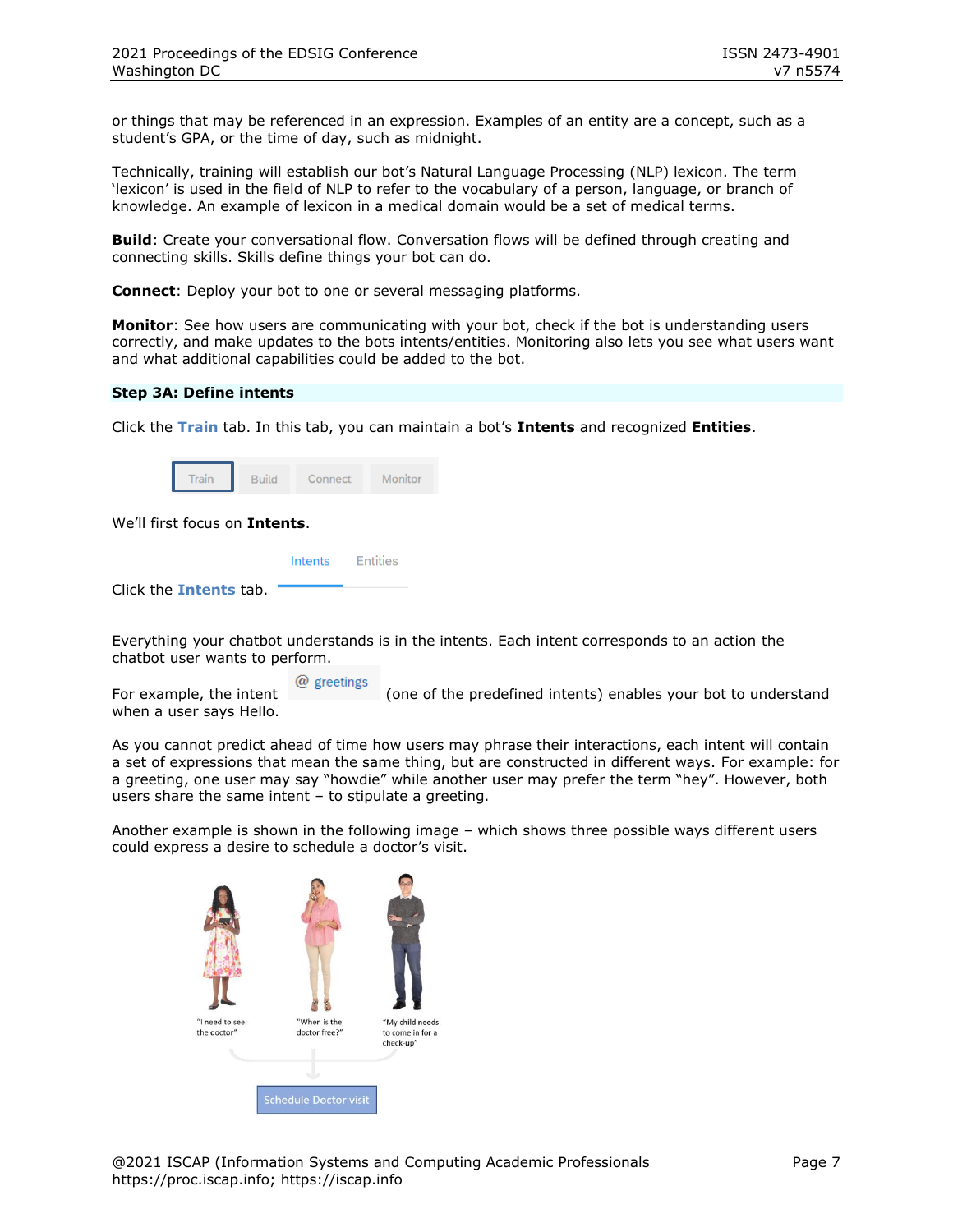SAP recommends that each intent has between 20-50 expressions (but for this exercise, we'll try to get by with a lot fewer). SAP documentation mentions that some large bots may have more than 10,000 expressions across the defined intents.

As intents are packaged within skills, when you earlier added pre-defined skills to your bot a set of pre-defined intents were also added – which you will see listed on the Intents pane.

The name of the intent is on the left, with associated entities listed on the right.

| @ ask-feeling |  | #Person★ #Pronoun★ #DateTime★ G 45 |  |
|---------------|--|------------------------------------|--|

Click on the @ask-feeling intent and you will see a list of the defined 'expressions' the bot will understand as an intent to ask one's feelings (e.g., "All good?").

You can test whether (and which) intent has been activated by an expression entered by a user enter by typing the expression into the test pane. Let's try it. Open the TEST pane by clicking the TEST tab (icon shown to the right).



In the dialog area (located to the bottom-right of the screen):

Type a sentence...

Enter *How are you buddy?* and hit [Enter].

How are you buddy?

The identified intent should be:

@ask-feeling

Note: if the identified intent differs from *@ask-feeling*, check that the bot engine has been updated. i.e., if the bot engine needs updating (an orange circle), click the Train button to update the engine. (A green circle means the engine has been updated to reflect any recent changes.)

| Train |  | Train |  |
|-------|--|-------|--|
|       |  |       |  |

You may sometimes see a message saying your changes have been saved. However, saving changes does not necessarily mean the bot engine has also been updated.

So, the system senses you are asking about how one feels (note: the bot does not actually feel anything!). This pane also shows any identified entities (which will be explained later) within the entered text.

To create our first intent, return to the list of intents and click on the *New Intent* button.

+ New Intent

Name this intent: *vaccine-inquiry*. For the description, enter: *The user is interested in inquiring about vaccine locations on-campus.*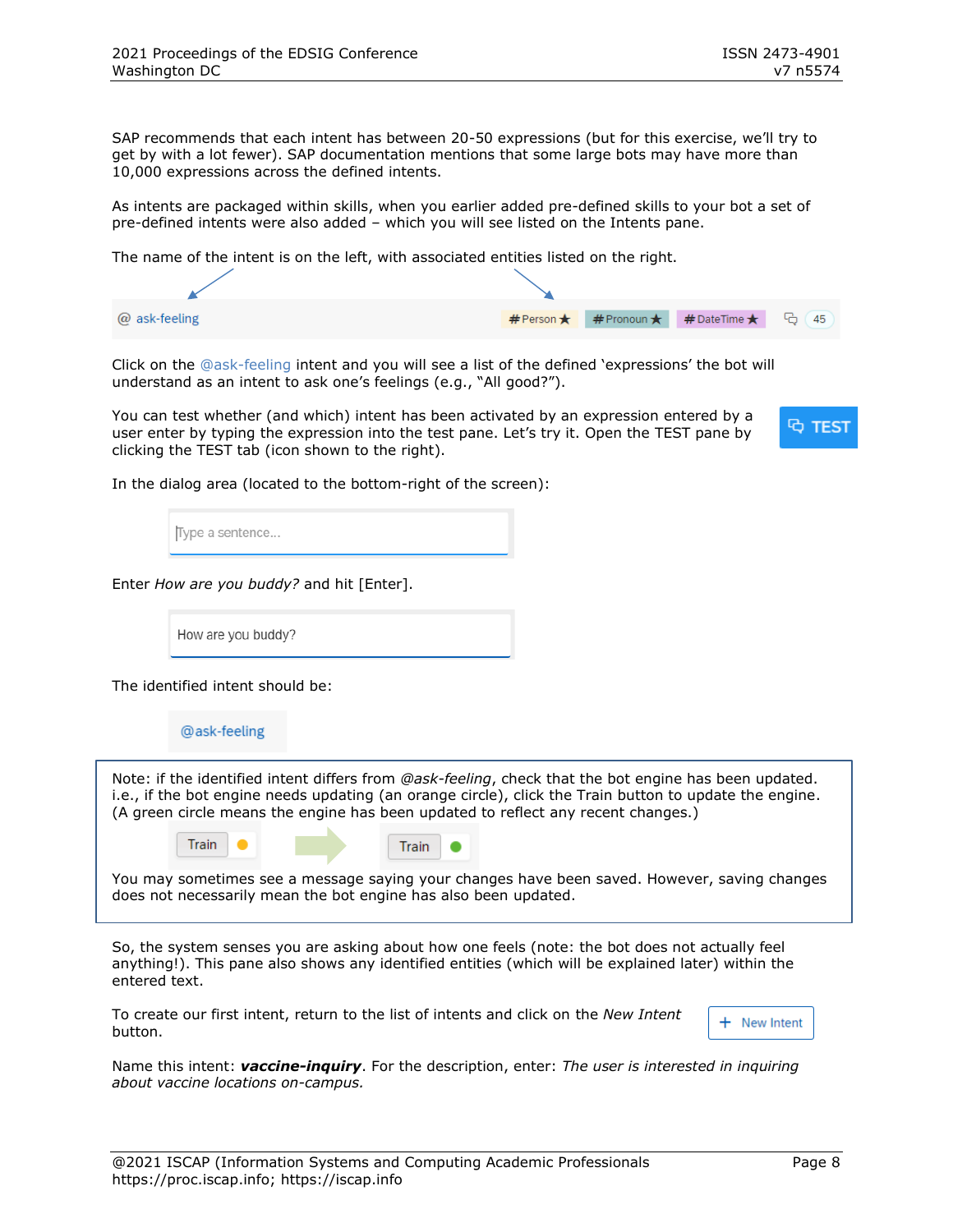Then click .

**CREATE INTENT** 

You should now see an entry for your new intent in the list along with the existing intents.

@ vaccine-inquiry

# $--$  TEAM ACTIVITY #1  $--$

Click on your new intent to open it.

Add 5 expressions to the intent that a *Georgia Institute of Technology* student may type into a chat to indicate they are interested in finding out where they can get a COVID-19 vaccine shot on-campus. SAP Help recommends that you diversify your intents: Use as many different grammatical structures as you can.

As you enter your expressions, the system will suggest additional expressions – e.g.:

You have 6 expressions suggested to enrich your intent

Review any suggested expressions and [add] the ones your team feels have the potential to improve your bot's understanding.



Again, click to update your bot engine.

Given our bot's domain (i.e., COVID-19 vaccine locations), certain concepts or keywords will likely be more common across your collection of expressions defining the *@vaccine-inquiry* intent – for example, review your set of expressions and see how many feature the term 'where' or 'vaccine'. As these terms are indicative of the *@vaccine-inquiry*, when these terms come up in a conversation this intent may be 'triggered' by the system.

To demonstrate the sensitivity of the system to keywords in expressions entered by users, enter into the TEST pane:



*Can I get protection?* 

If the system reports that 'No intent found', retry with:

#### *Where can I get protection?*

For this statement, if several of your expressions in the *@vaccine-inquiry* intent featured the keyword 'where', the system would be more likely to identify the user's intent as *@vaccine-inquiry*.

Although the ultimate aim of a user is to find 'where' on campus they can receive a COVID-19 vaccine, given the richness of language, a user may have started the conversation with the bot by simply entering:

*Can I get a vaccination on-campus?*

So, add this expression to the *@vaccine-inquiry* intent and re-train the bot engine.

Let's now look at **entities**.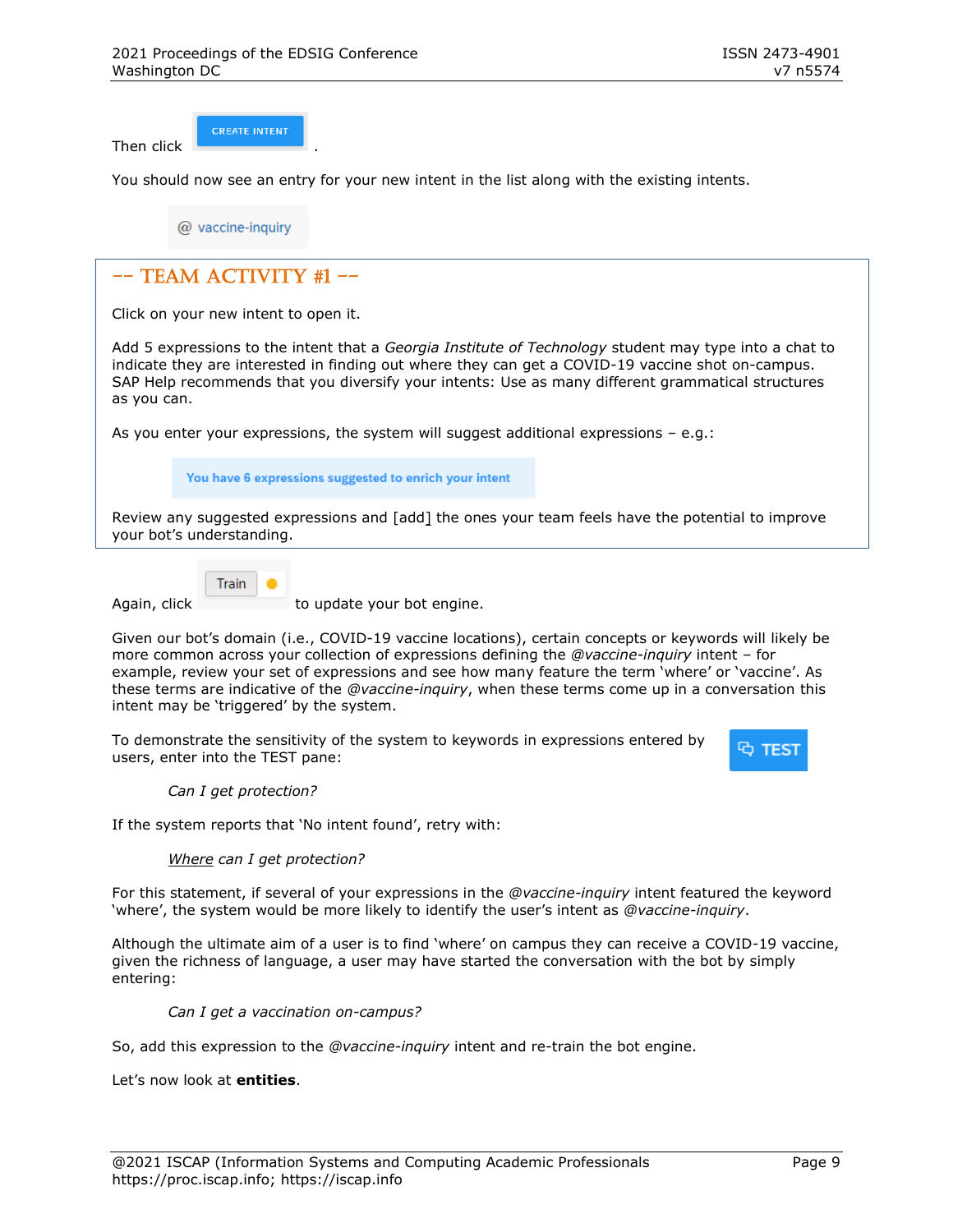#### **Step 3B: Define entities**

|                                | Intents Entities |  |
|--------------------------------|------------------|--|
| Click the <b>Entities</b> tab. |                  |  |

Entities are keywords that you may find within expressions entered by users that refer to things or concepts (e.g., distance, GPA, time).

One of the main uses of entities identified in expressions is for intent detection – i.e., an expression entered by a user referring to a specific entity will raise the probability the system associates that expression with a specific intent that also refers to that entity, or a closely-related thing or concept (as seen by the system).

SAP conversational AI has 28 pre-defined 'gold' entity types (listed in the following table):

| cardinal | email    | language    | number       | percent | temperature |
|----------|----------|-------------|--------------|---------|-------------|
| color    | emoji    | location    | ordinal      | person  | url         |
| datetime | ıp       | mass        | organization | set     | volume      |
| distance | interval | money       | phone        | sort    |             |
| duration | job      | nationality | pronoun      | speed   |             |

To see whether the system recognizes *The Georgia Institute of Technology* as an Organization (one of the gold entity types), click on the TEST icon and enter:

্ব test

#### *Georgia Institute of Technology*

The system should automatically identify *The Georgia Institute of Technology* as an Organization.



Note: One could argue that *The Georgia Institute of Technology* is both an Organization and Location – both of which are gold entities. However, in this case, the system emphasizes more the Organization property. Notwithstanding, the system's knowledge graph will likely also feature connections to the location aspect of a University (e.g., it is located in Atlanta). Moreover, as a recognized organization, the system will likely be 'aware' of related properties of tertiary educational organizations, such as it is a University, and has students and faculty.

If you click within the TEST pane "See more in the JSON view", you can see the confidence level the system has attributed to the assertion: *The Georgia Institute of Technology* is an Organization (89% confidence). However, the system is likely to be less confident when a user refers to *The Georgia Institute of Technology* using other terms – e.g., *GA Tech* (61% confidence). The level of confidence may also change depending on the contextual use of the term within a longer expression - e.g., *GA Tech in Atlanta* (90% confidence).

#### **Step 3C: Define custom entities**

The domain of our bot is on-campus COVID-19 vaccine locations. While the bot will likely assert the user is referring to the *@vaccine-inquiry* intent when they enter: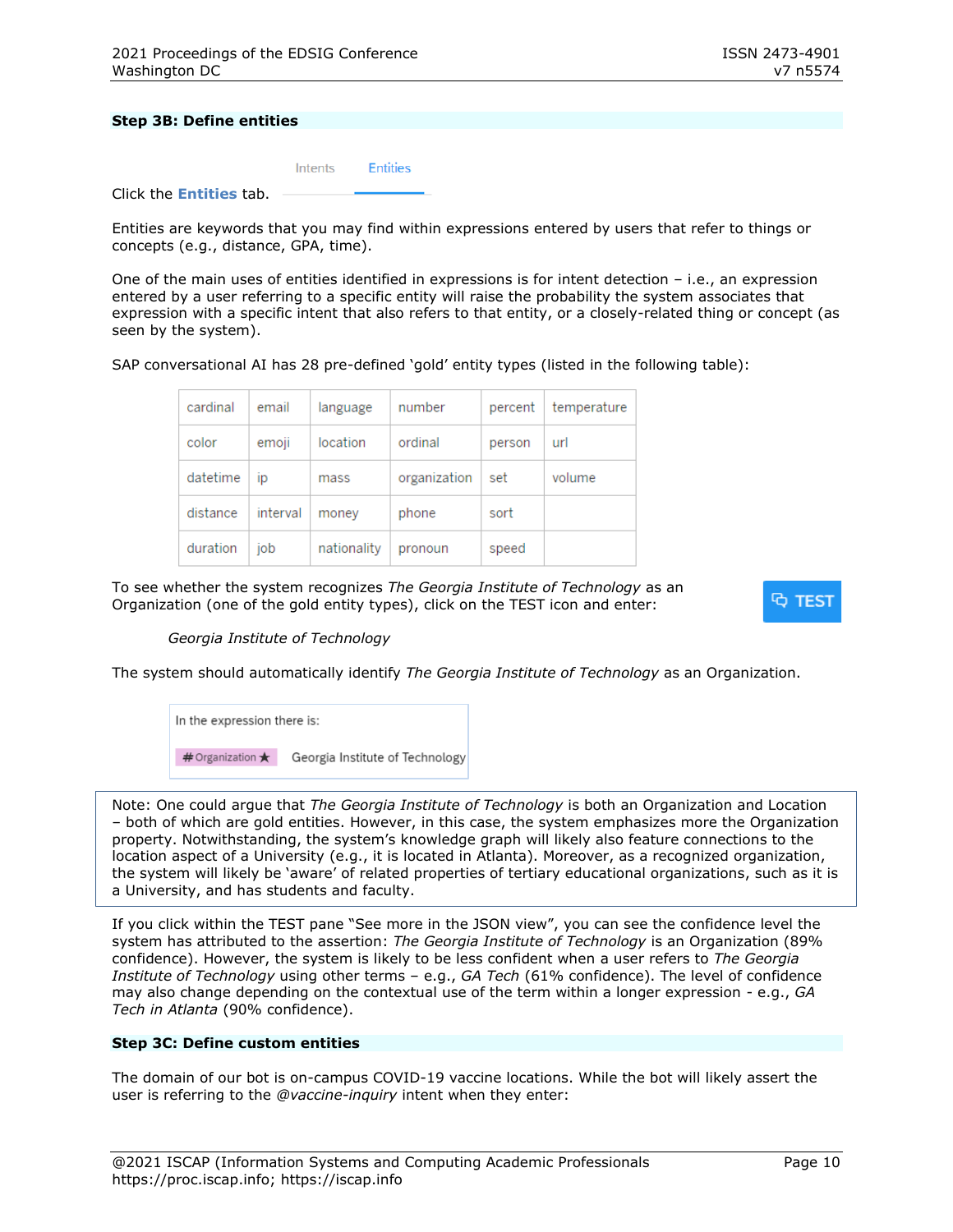*Can I get a vaccination?*

During testing, the bot did not identify any intent (i.e., the bot reported 'No intent found') when the user entered:

#### *Can I get Pfizer?*

Note: the bot is somewhat confused about the meaning of the term 'Pfizer'. As Pfizer is an 'organization' (one of the gold entity types), this is how the bot sees (has tagged) this term – not as a reference to an actual brand of vaccine. The bot's inability to adequately distinguish between Pfizer as an organization and Pfizer as a vaccine brand can be addressed by creating a custom entity. Note: an alternate approach would perhaps be to expand the breath of your example expressions within the *@vaccine-inquiry* intent to refer specifically to the Pfizer vaccine.

Let's now create a custom entity for *vaccine*.

**New Entity** 

Click on .

Name the entity: **Vaccine**. Keep it as a restricted entity. Click

You will now see the entry for the new *Vaccine* custom entity listed above the list of gold entities.

**CREATE** 

Click on its icon  $\frac{H}{1}$  Vaccine

For the 'List of entity values' enter the following:

- *johnson and johnson*
- *moderna*
- *pfizer*
- *vaccine*

# $--$  TEAM ACTIVITY #2  $--$

In the 'List of entity values', enter 3 additional terms ('entity values') that a user could potentially enter to refer to a vaccine in a conversation. Hit [Enter] after making each entry and do not worry about capitalization.

We now need to return to the *@vaccine-inquiry* intent to associate our custom entity with keywords within this intent's expressions. By creating this custom entity that includes references to Pfizer, it will allow the system to make that association between occurrences of this custom entity and the *@vaccine-inquiry* intent, thereby increasing the probability that it will associate Pfizer with wanting to be vaccinated.

In the list of intents, click the *@vaccine-inquiry* intent to open it. Find in the list of expressions the first reference to the 'vaccine' concept. For example, it could be something similar to this expression:



Can I get a vaccine on-campus?

Click the 'Expand row' icon for that expression:



Any entities that have been associated with this expression will be shown.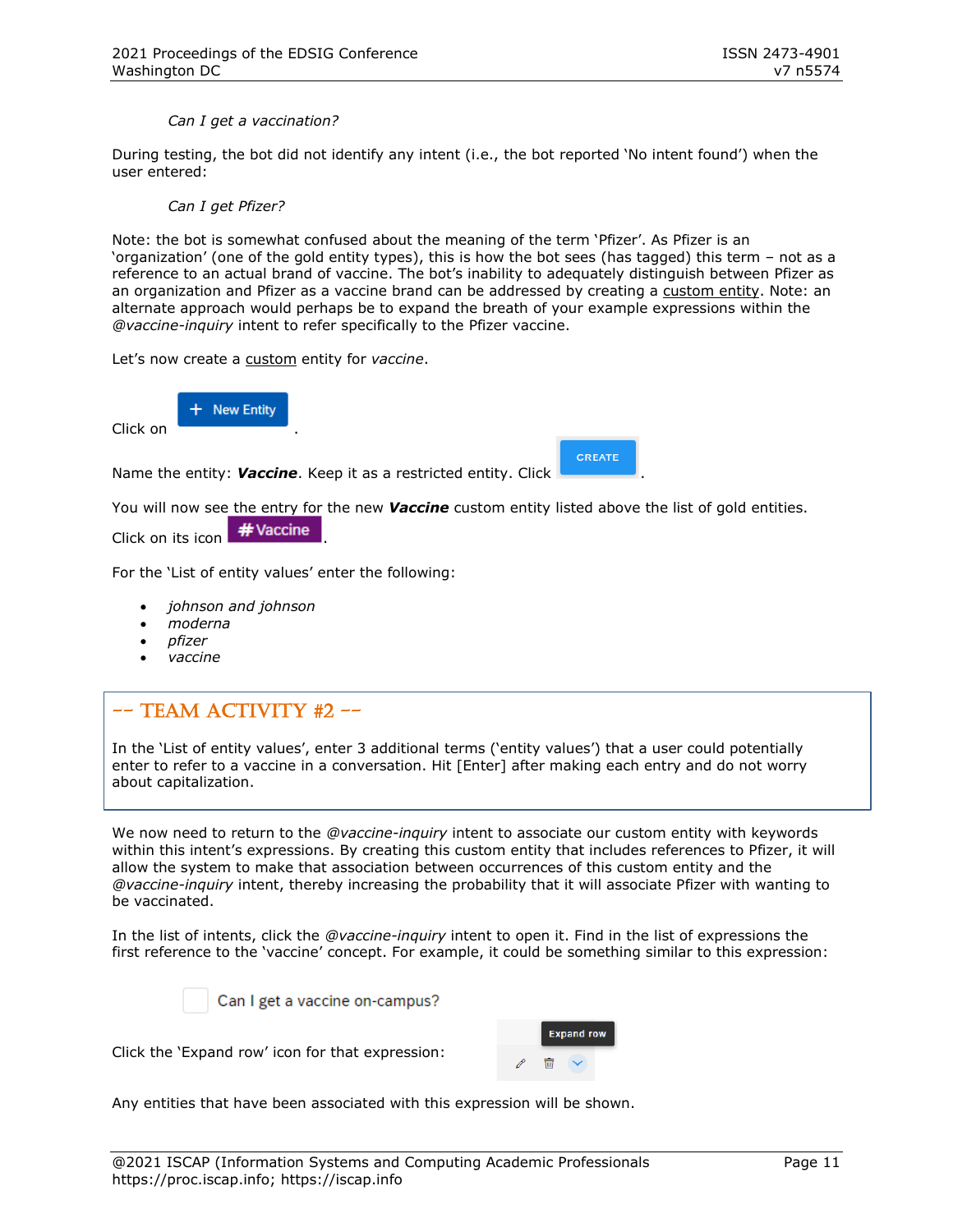Associating a custom entity with a keyword within an expression (this is called adding *tagged values*) must be done manually. To do this, use your mouse to highlight the keyword within the expression you would like to associate an entity with. For example:

| Can I get a vaccine on-campus? |                            |  |  |  |
|--------------------------------|----------------------------|--|--|--|
| vaccine                        | Type to search an entity   |  |  |  |
|                                | # Vaccine                  |  |  |  |
|                                | $#$ Pronoun $\bigstar$     |  |  |  |
|                                | $#$ Number $\bigstar$<br>а |  |  |  |

A list of custom entities will be displayed (we only have one). Click the #Vaccine icon to select it. The #Vaccine entity has now been associated with the keyword *vaccination* within this expression.

| Can I get a vaccine on-campus? |  |
|--------------------------------|--|
| # Pronoun ★                    |  |
| $#$ Number $\star$ a           |  |
| X #Vaccine vaccine             |  |

Now, go through all your expressions in the *@vaccine-inquiry* intent and tag them accordingly.

Train Before re-testing your bot, you will need to update your bot's engine: click the  $\Box$ button.

Now re-enter:

*Can I get Pfizer?*

The bot should now assert that the user is referring to the *@vaccine-inquiry* intent.

#### **Step 3D: Define additional intents**

We will now add to our bot several more intents. The need for these intents will become apparent later when we define a conversation.

Add a second intent. Name this intent: *student*. This intent will not have any expressions.

Finally, we'll add two more intents – one for 'Yes', and another for 'No'.

SAP Conversational AI has an active developer community and we'll take the opportunity to adopt intents open-sourced by other developers, rather than develop them ourselves.

In the community intent search box, enter *Yes*, then [Enter].

| Search and fork an intent from the community | <b>Q SEARCH</b> |
|----------------------------------------------|-----------------|
|                                              |                 |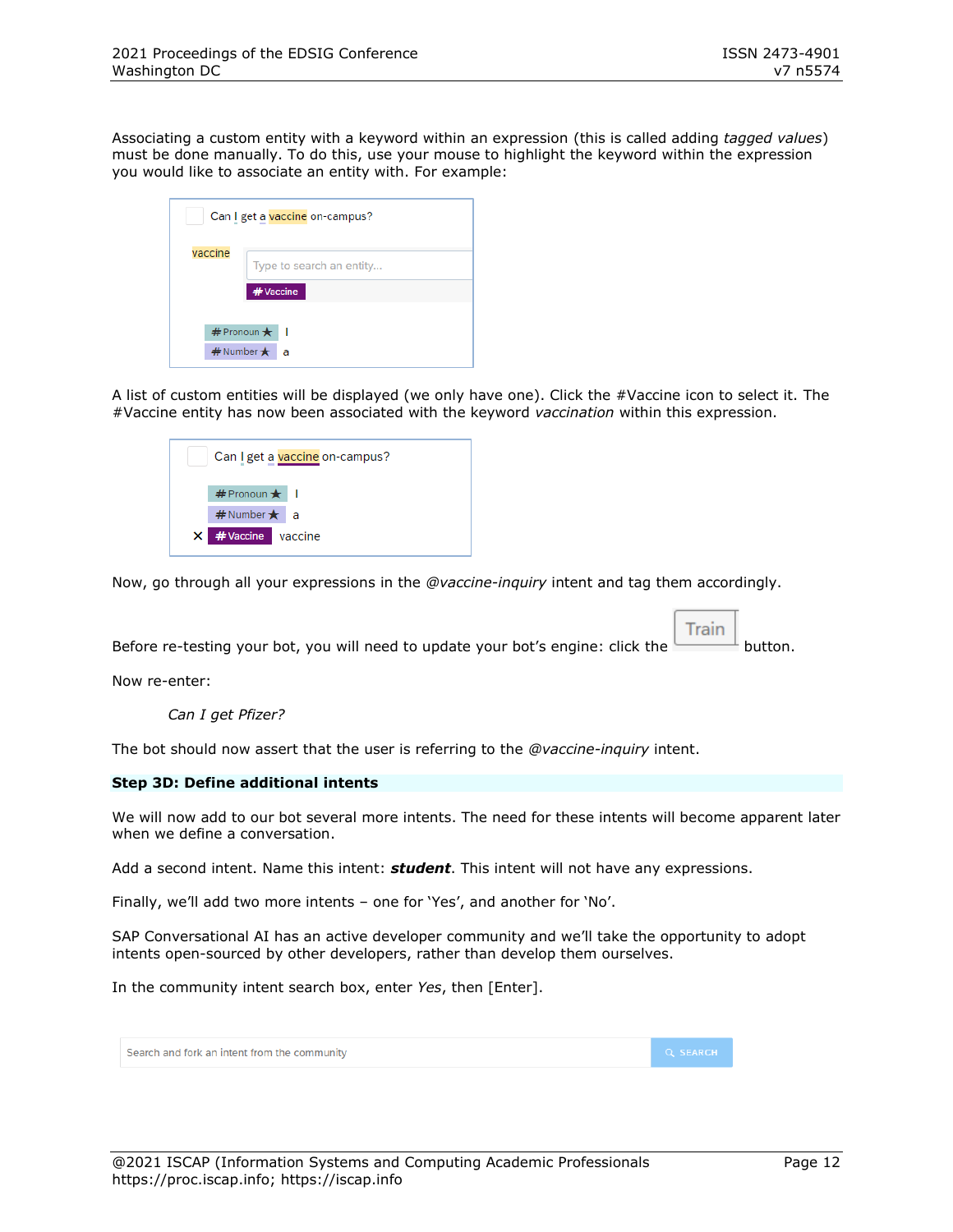Find the following intent:

A nawazishali1718 / 15-easy-and-pretty-hairstyles-for-gi... / @yes

 $\zeta$  FORK

Click the button to add this intent created by *nawazishali1718* to our list of intents.

Note: 'forking' is a developer term for making a copy of something for the purpose of modifying it.

This person has also developed an open-source/shareable 'No' intent. So, search for No and also fork that intent. Before going further, surprise yourself as to how many ways one can say No by reviewing the expressions within the @no intent!

You should now have four new intents listed on the Intents pane (as shown in the following list), in addition to the ones added at the time you first created the bot.

| no<br>α           |
|-------------------|
| $\omega$ yes      |
| $\omega$ student  |
| @ vaccine-inquiry |

Let's now focus on building a conversation around our intents and entities.

#### **Step 4: Design and build a conversation**

Let's turn our attention to the **Build** tab.

| Train | <b>Build</b> | Connect | Monitor |
|-------|--------------|---------|---------|
|       |              |         |         |

A **skill** is a block of conversation with a clear purpose that your bot can execute to achieve a goal. It may be as simple as the ability to greet someone, but it can also be more complex, like giving movie suggestions based on information provided by the user.

Your skills are defined by triggers, requirements (information your bot must collect), and resulting actions.

We will add a new skill.

#### **Step 4A: Add a skill (***COVID-19-vaccine-location***)**

Click **Add skill**:



Name the skill: *COVID-19-vaccine-location*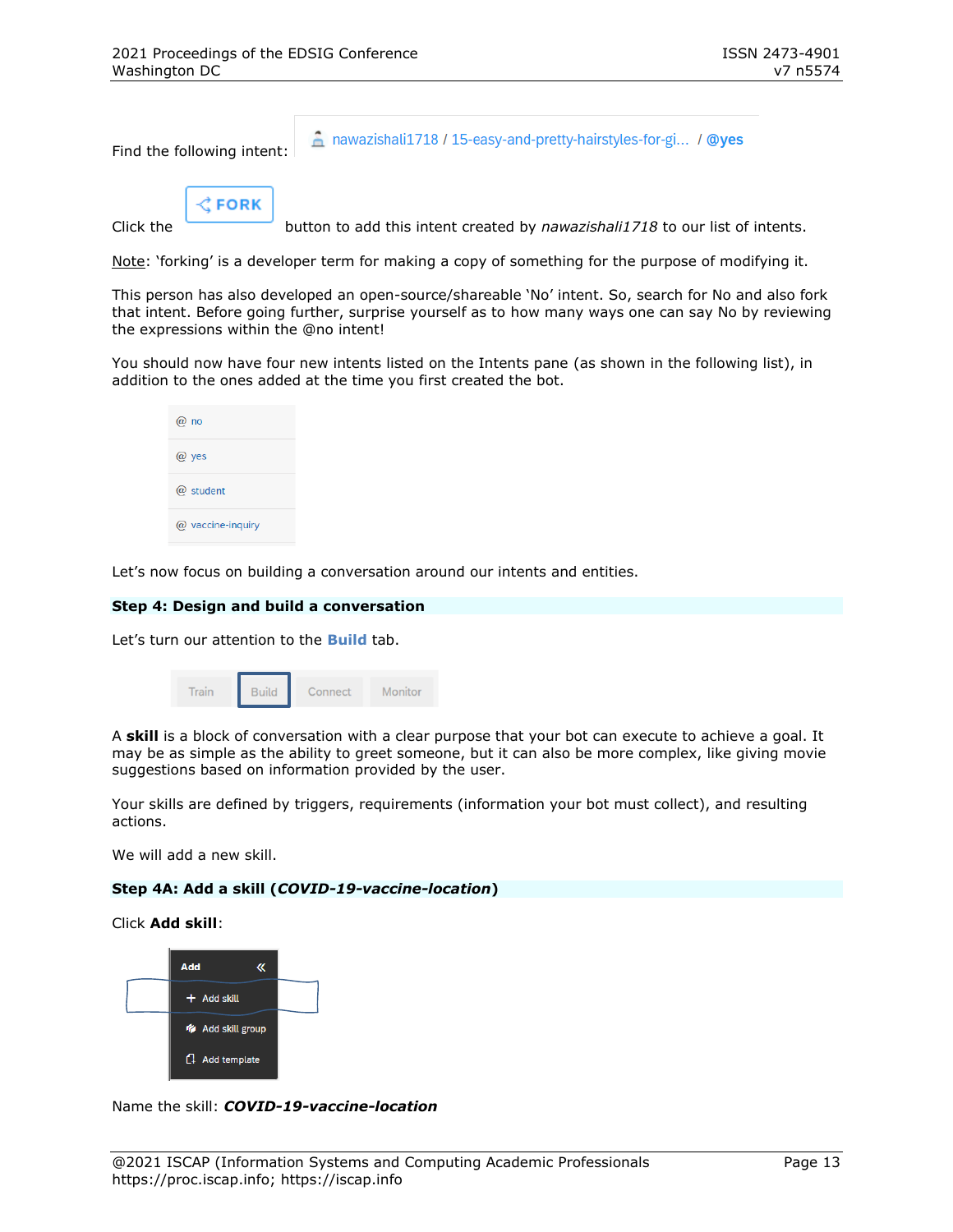|       |     | Name                      |
|-------|-----|---------------------------|
|       |     | COVID-19-vaccine-location |
|       |     | ex. book-flight, checkout |
| Click | Add | ٠                         |

You should now see a container on the Build pane that represents our new skill.



**Purpose of this skill**: This skill – when executed- will inform the user of the locations on campus they can go to get the COVID-19 vaccine. How this skill factors into the overall conversation will become clearer once you start testing your bot.

Click the name of the skill container (*COVID-19-vaccine-location*) to open it.

Note the tabs:

README.md Triggers Requirements **Actions** 

The *README.md tab* is for documentation. Leave it and select the *Actions* tab (last tab).

README.md Triggers Requirements Actions

An action is something that your bot executes at a specific point when executing a skill. Examples of possible actions include: Send message to the user; Go to another skill.

Create a new message group – click:

+ New Message Group

You will now see the ADD CONDITION panel. A condition is a requirement that needs to be satisfied before a message will be sent to the user.

| Click | <b>Choose Message Type</b> |
|-------|----------------------------|
|       |                            |

The bot builder offers a number of message forms (e.g., test, image, list, etc.). Messages will be communications sent to the bot user. While perhaps a map with COVID-19 locations marked would be appropriate given our bot's domain, for simplicity, initially we'll opt to provide only a list of vaccine locations on campus.

Click **Text**: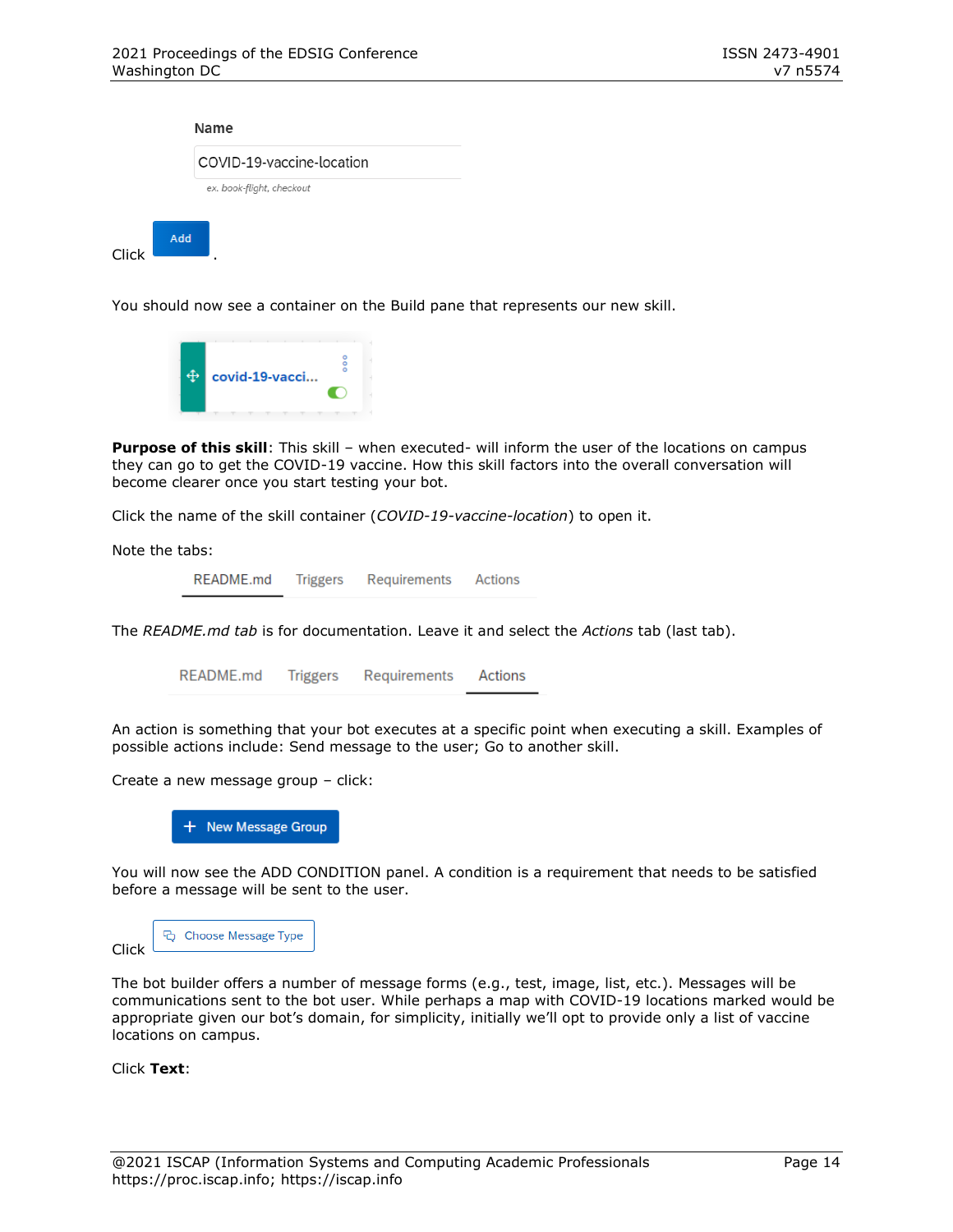

For your message, enter:

*At this time, there is only one location on campus where you can receive a COVID-19 vaccine.*



Again, choose create a new message group – click:



Click

This time we will create a **List** message:



Add a Header>Title: *GA Tech COVID-19 Vaccine Locations*

Add as a Header Image url:<http://www.cdoatlanta.org/img/georgiatech.png>

Add the following as an Item>Title: *Exhibition Hall, located at 460 Fourth Street*

Your actions pane should now look similar to:

| 翡        |                                                                                                                                   |
|----------|-----------------------------------------------------------------------------------------------------------------------------------|
|          | ADD CONDITION to trigger messages                                                                                                 |
| ٠        | At this time, there is only one location on campus where you<br>can receive a COVID-19 vaccine.<br>O Markdown syntax is disabled. |
| ≡<br>$=$ | Co Choose Message Type<br>P Connect External Service<br>8 Connect Fallback Channel<br>$\rightarrow$ Update Conversation           |
| 翡        |                                                                                                                                   |
|          | ADD CONDITION to trigger messages                                                                                                 |
| 申        | GA Tech COVID-19 Vacci 46<br>Image url http://www.cdoatlanta.org<br>80<br>Subtitle                                                |
| 冒        | Ξ<br>Exhibition Hall, located : 35<br>80<br>Subtitle<br>Image url<br>Description<br>130<br>Add button                             |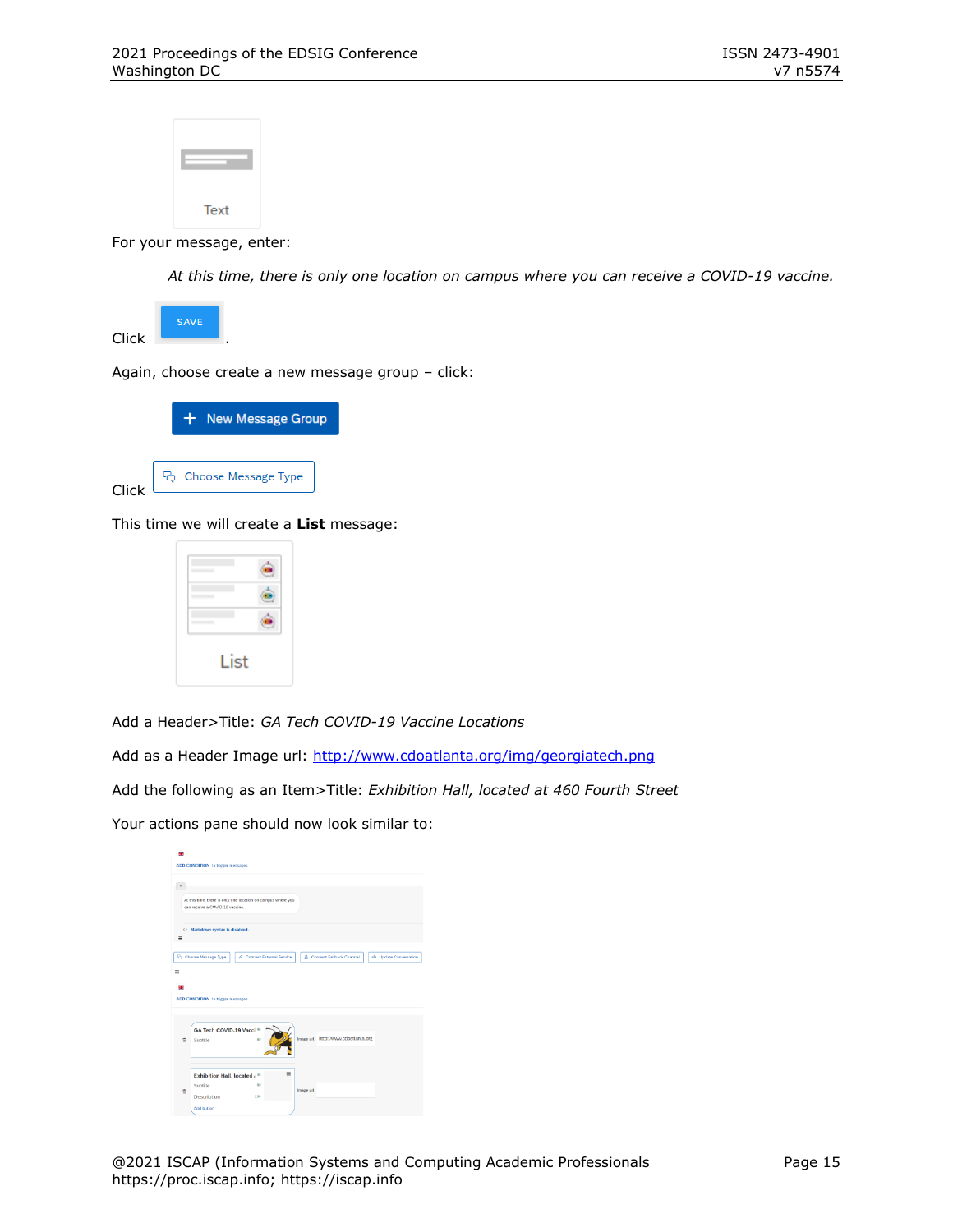| <b>SAVE</b><br>Click                                                                                                                                                |   |
|---------------------------------------------------------------------------------------------------------------------------------------------------------------------|---|
| Train<br><b>Build</b><br>Connect<br>Monitor<br>Return to the Build pane - if necessary, click                                                                       |   |
| Step 4B: Add a second skill (student-yes)                                                                                                                           |   |
| Add another skill. The name of this skill is: <b>student-yes</b> .                                                                                                  |   |
| Once the skill container has been added to the Build pane, click its name to open it.                                                                               |   |
| Note: The new skill may have been stacked over the original skill. You can separate them<br>(reposition skill containers) using the handle (as shown to the right). | ⊕ |

Now, click on the *Triggers* tab.

README.md **Triggers Actions** Requirements

Triggers are conditions that determine whether the bot should execute the current skill. If the triggers for the skill are validated, the bot executes this skill over other skills. A condition is a test that evaluates as to either true or false (e.g., whether some phrases or entities must be present in the conversation).

| SAVE |                                                                                                     |
|------|-----------------------------------------------------------------------------------------------------|
|      | Enter @yes after the 'If'. Click $\Box$ . The 'is-present' option should be automatically selected. |

|    | The skill will be triggered only if: |            |   |  |
|----|--------------------------------------|------------|---|--|
| ∺  |                                      |            |   |  |
| lf | @yes                                 | is-present | 喕 |  |
|    |                                      |            |   |  |

Then click on the *Actions* tab.

README.md **Triggers** Requirements Actions

Again, choose create a new message group – click:



This time, choose: GO TO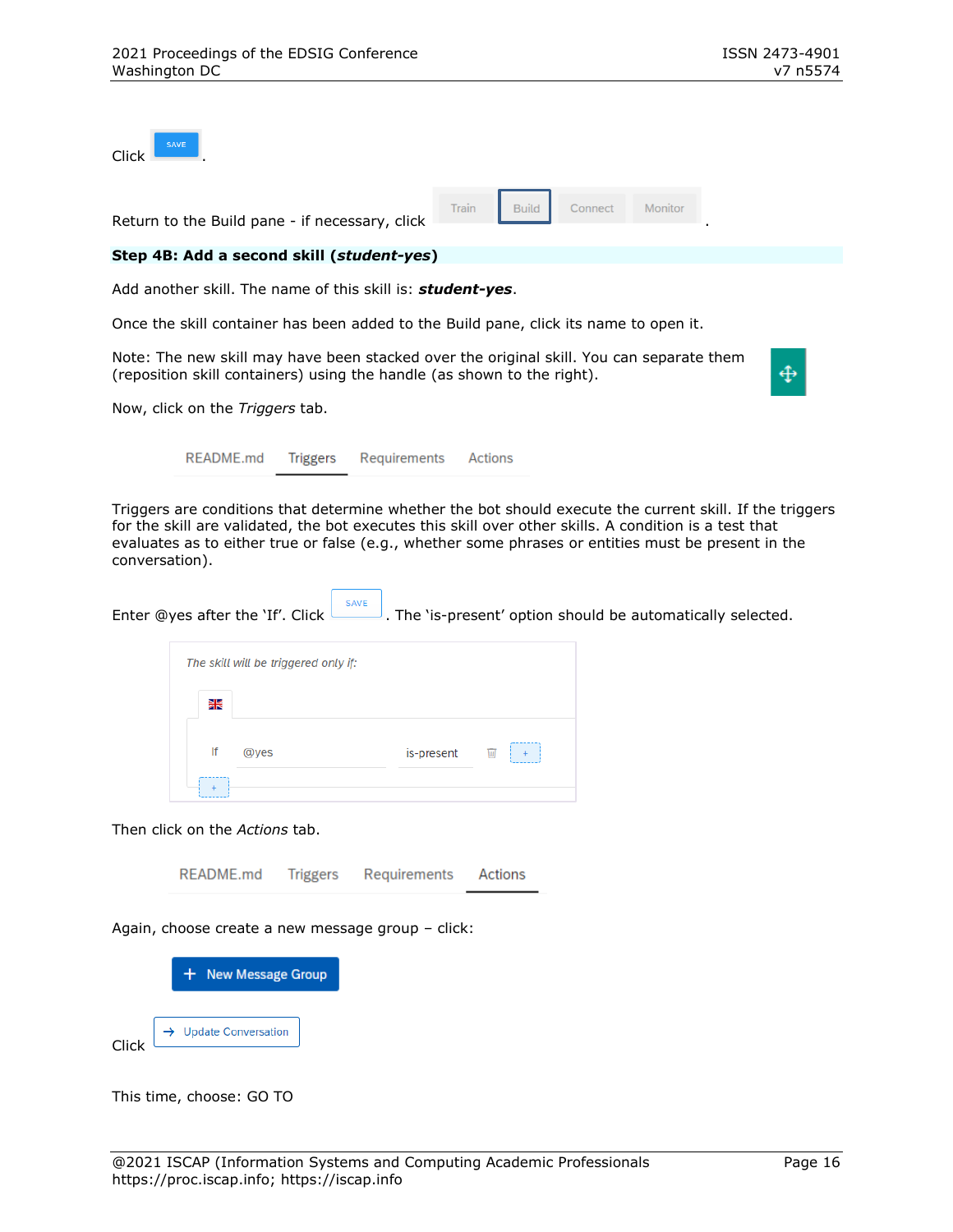| $\rightarrow$ UPDATE CONVERSATION |  |
|-----------------------------------|--|
| <b>GO TO</b>                      |  |
| <b>EDIT MEMORY</b>                |  |

Ensure the 'Start the skill' is green (i.e, is chosen as the default action) and choose the *COVID-19 vaccine-location* skill.

|             | Redirect to $\vert$ covid-19-vaccine-location $\times$ and |  | Start the skill Wait for user input |
|-------------|------------------------------------------------------------|--|-------------------------------------|
| <b>SAVE</b> |                                                            |  |                                     |

The Action should now look like the following:

|   | Redirect to covid-19-vaccine-location and start the skill |  |
|---|-----------------------------------------------------------|--|
| ≡ |                                                           |  |

#### **Step 4C: Add a third skill (***student-no***)**

Click the to return to the Build pane.

We need now to add the 'no' skill. Add another skill. The name of this skill is: *student-no*.

Once the skill container has been added to the Build pane, click its name to open it.

This time, click on the *Triggers* tab.

**Build** 

|   | README.md                                                                                    | Triggers Requirements | Actions |  |
|---|----------------------------------------------------------------------------------------------|-----------------------|---------|--|
|   | Enter @no after the 'If'. Click Lettle Lis-present' option should automatically be selected. | SAVE                  |         |  |
|   | The skill will be triggered only if:                                                         |                       |         |  |
| 을 |                                                                                              |                       |         |  |

is-present

 $\ddot{}$ 

w

Then click on the *Actions* tab.

If

 $\ddot{}$ 

@no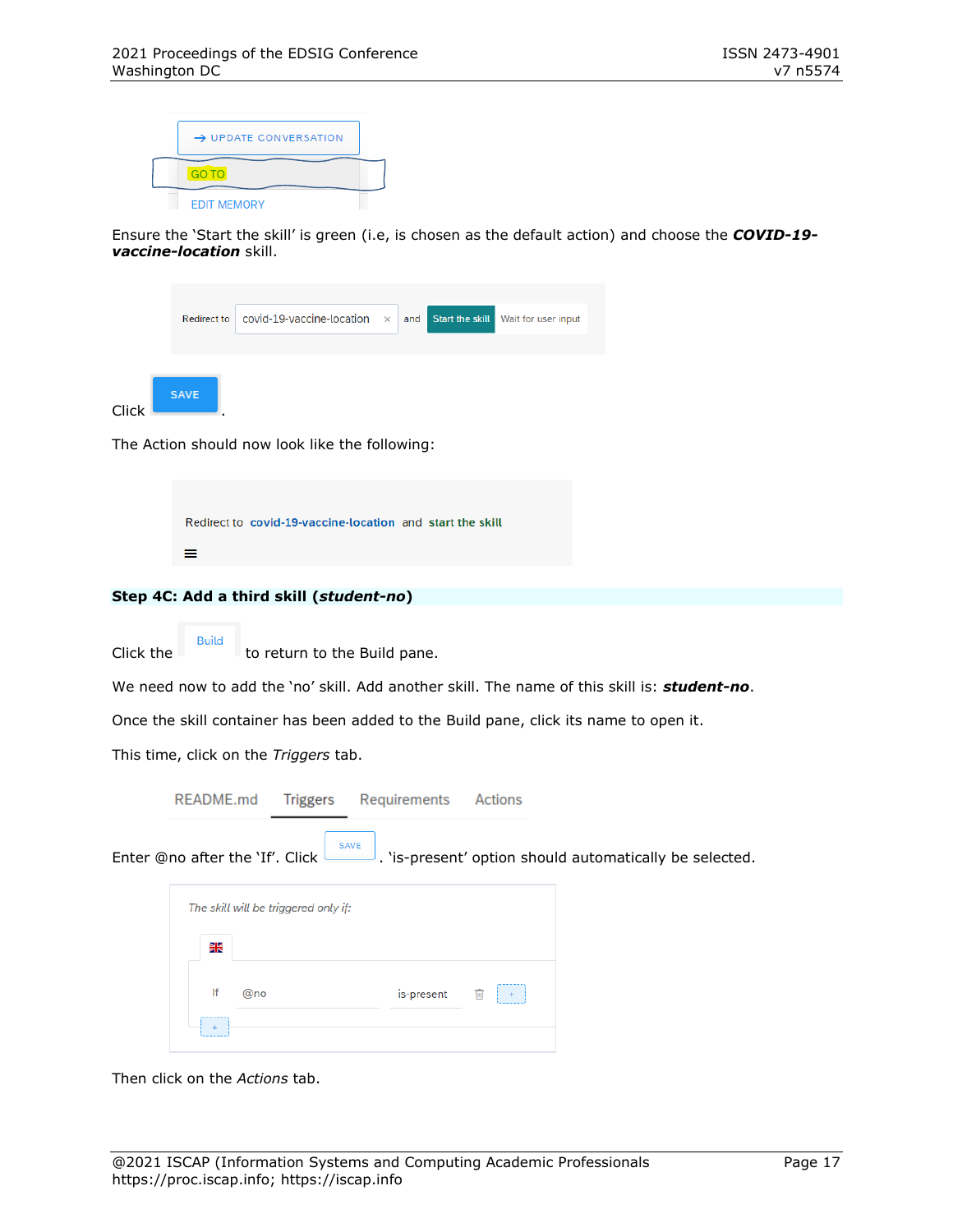README.md **Triggers** Requirements Actions Again, choose to create a new message group – click: + New Message Group

| Choose: | C <sub>Q</sub> Choose Message Type | and then Text. |
|---------|------------------------------------|----------------|

Enter (copy) the following as the text message:

*I am sorry. Only currently registered students can get the vaccination.*

Your message should look like:

|       | N 2<br>21                                                                  |
|-------|----------------------------------------------------------------------------|
|       | <b>ADD CONDITION</b> to trigger messages                                   |
|       | I am sorry. Only currently registered students can get<br>the vaccination. |
|       | <> Markdown syntax is disabled.<br>$\equiv$                                |
| Click | <b>SAVE</b>                                                                |

#### **Step 4D: Add a fourth skill (***confirm-registered-student***)**

Return to the Build pane.

We need to add one more skill. The name of this skill is: *confirm-registered-student*.

**Purpose of this skill**: This skill is designed to be the first skill executed. It will initially screen the user to determine whether they are a student at *The Georgia Institute of Technology*. This is an important question as students from other institutions are not eligible to be vaccinated at Georgia Tech.

Click to open this skill. This time, click on the *Triggers* tab.

|  | README.md Triggers Requirements Actions                |             |  |
|--|--------------------------------------------------------|-------------|--|
|  |                                                        |             |  |
|  | This time enter the intent: @vaccine-inquiry and click | <b>SAVE</b> |  |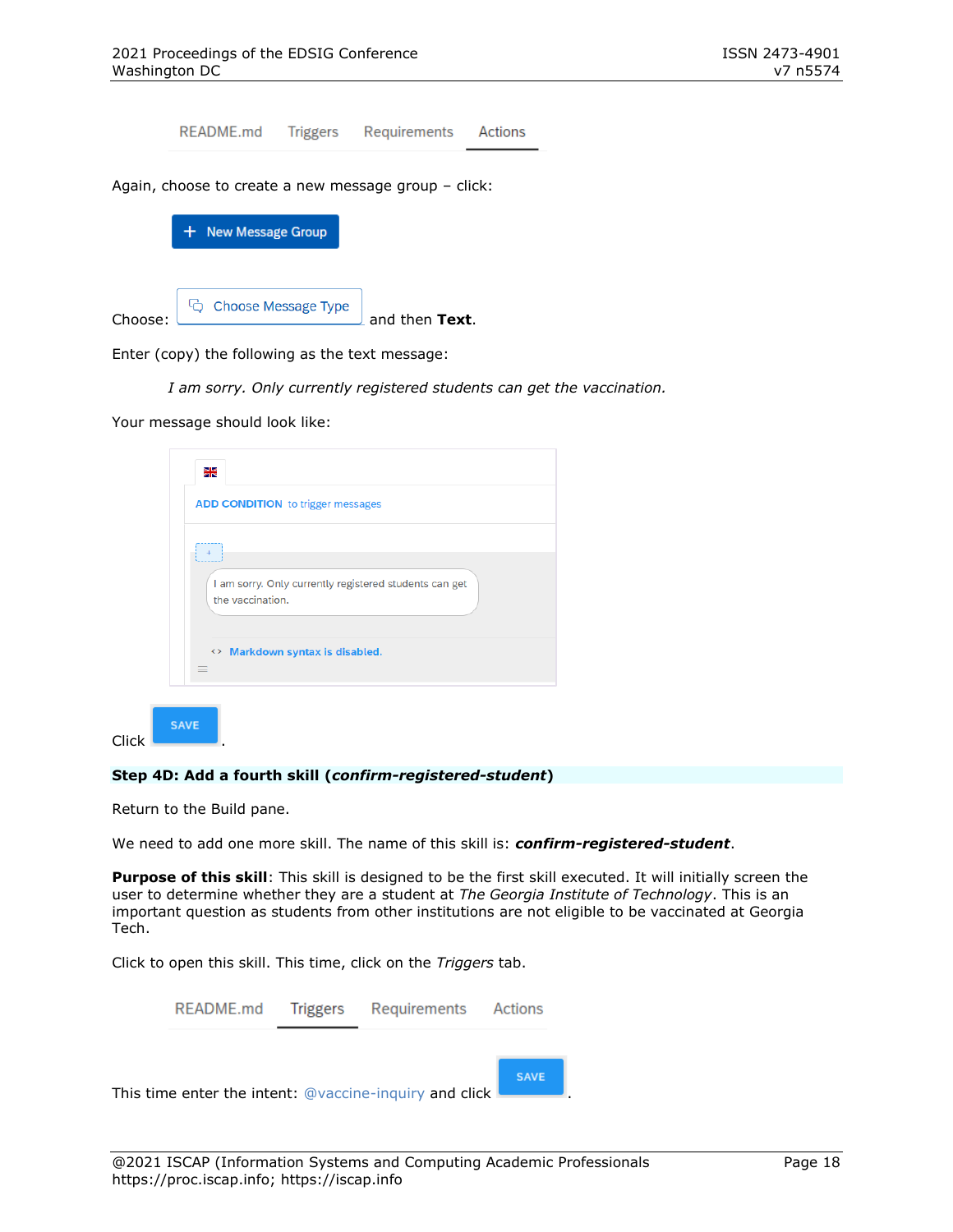| Ж  |                  |            |   |  |
|----|------------------|------------|---|--|
|    |                  |            |   |  |
| lf | @vaccine-inquiry | is-present | 而 |  |
|    |                  |            |   |  |
|    |                  |            |   |  |

#### Then click on the *Actions* tab.

| README.md | <b>Triggers</b> | <b>Requirements</b> | Actions |
|-----------|-----------------|---------------------|---------|
|-----------|-----------------|---------------------|---------|

#### Choose create a new message group – click:

|         | $+$ New Message Group              |                |
|---------|------------------------------------|----------------|
|         |                                    |                |
| Choose: | <sup>C</sup> Q Choose Message Type | and then Text. |

Enter the following as the text message:

*Are you presently a registered student here at The Georgia Institute of Technology?*

| i.e., |                                                                                        |     |
|-------|----------------------------------------------------------------------------------------|-----|
|       | Are you presently a registered student here at The<br>Georgia Institute of Technology? | 557 |
|       |                                                                                        |     |
| Click | <b>SAVE</b>                                                                            |     |
|       | <b>Build</b><br>Return to the Build pane:                                              |     |

Your Build pane should look now something similar to this image: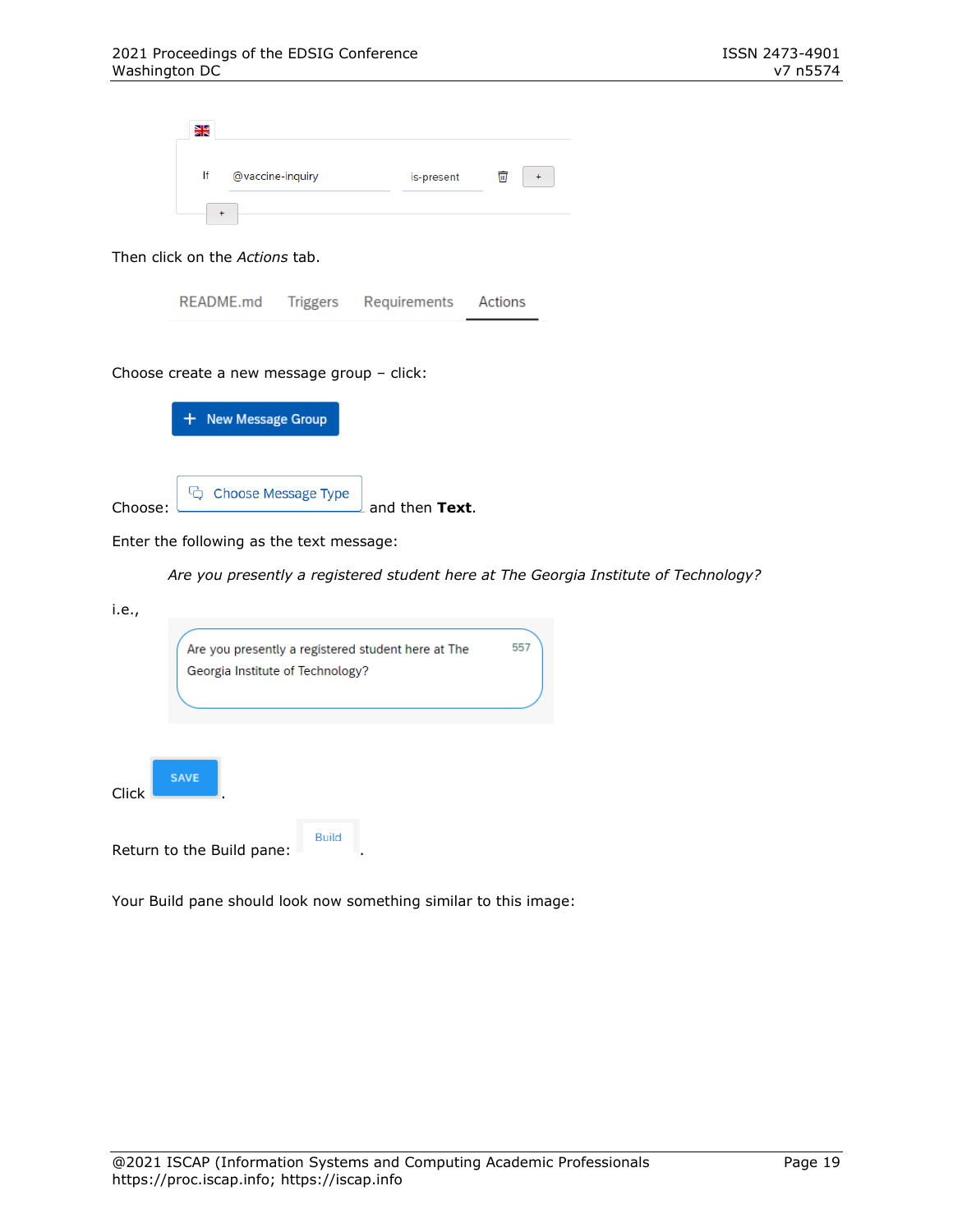|                                                          |                               | <b>Train</b>  | <b>Build</b> | Connect          | Monitor        |
|----------------------------------------------------------|-------------------------------|---------------|--------------|------------------|----------------|
| Add<br>$\ll$                                             |                               |               |              |                  |                |
| ÷<br>×                                                   | 000                           |               |              |                  |                |
| + Add skill<br>$\mathcal{A}_{\mathcal{F}}$<br>×,         | $\oplus$<br>confirm-registere |               |              |                  |                |
| ÷<br>A.                                                  | m                             |               |              |                  |                |
| <b><i>G</i></b> Add skill group                          |                               |               |              |                  |                |
| ÷                                                        |                               |               |              |                  |                |
| $\mathcal{A}_{\mathcal{F}}$<br><sup>4</sup> Add template | 000                           |               |              |                  |                |
| $\mathcal{A}_{\mathcal{M}}$<br>a.                        | $\oplus$<br>student-no        |               |              |                  |                |
|                                                          | n                             |               |              |                  |                |
|                                                          |                               |               |              |                  |                |
|                                                          | 000                           |               |              |                  | 000            |
| ×.                                                       | $\oplus$<br>student-yes       | $\oplus$      |              | covid-19-vaccine | ÷<br>÷         |
|                                                          | n                             |               |              |                  |                |
|                                                          |                               |               |              |                  |                |
|                                                          |                               |               |              |                  |                |
|                                                          |                               |               |              |                  |                |
|                                                          | 000                           | ٠             |              |                  | 000            |
|                                                          | $\oplus$<br>small-talk        | $\oplus$<br>÷ |              | greetings        | $\lambda$<br>÷ |
|                                                          | ∩                             | ÷             |              |                  |                |
|                                                          |                               |               |              |                  |                |
|                                                          | 000                           |               |              |                  | 000            |
|                                                          | $\oplus$<br>fallback          | $\oplus$      |              | disambiguation   |                |
|                                                          | г                             |               |              |                  |                |
|                                                          |                               |               |              |                  |                |

#### **Step 5: Test your bot**

**Train** Update your bot's engine: click the  $b$  button. Wait until the dot turns green.

We will now run our bot to test it (the moment of truth!).

Again, in the bottom-right corner, you will see a gold button – 'Chat Preview'. Click on it.



In the interaction textbox, conduct the following test conversations (see Test Run 1..5, which follow).



#### **Test Run 1**

Say hello to your bot.

Enter: *Can you tell me where on campus I can get a COVID-19 vaccine?*

When asked by the bot, indicate you are not currently a GA Tech student.

#### **Test Run 2**

Enter: *Where at Tech can I get the vaccine?*

When asked by the bot, indicate you are currently a GA Tech student.

#### **Test Run 3**

Enter: *I want my vaccine, and I want it now!*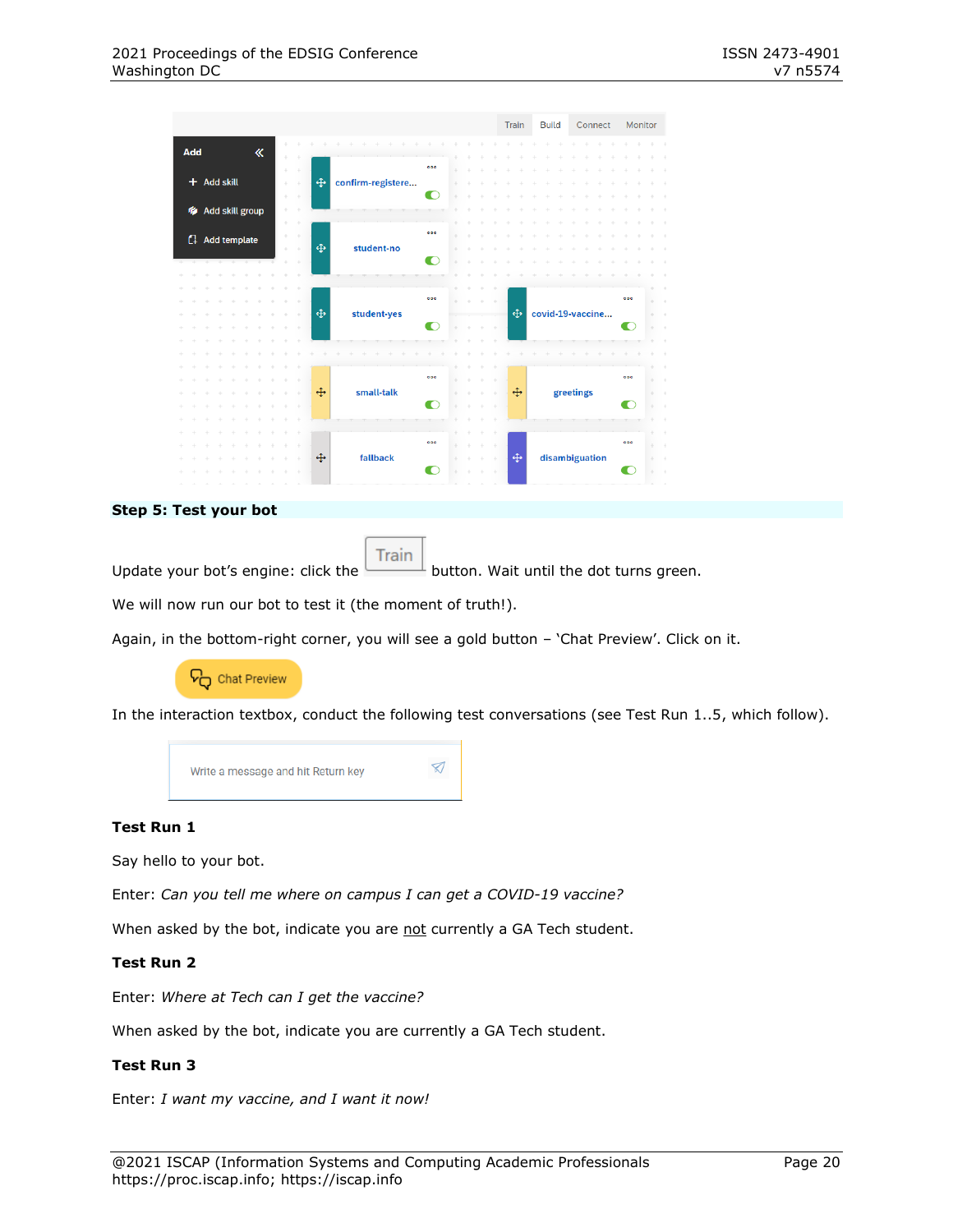When asked by the bot, indicate you are currently a GA Tech student.

# $--$  TEAM ACTIVITY #3  $--$

If the previous expression does not trigger the *COVID-19-vaccine-location* intent, decide with your team what to do to correct this. Make the necessary change/s, update your bot engine, and re-test.

#### **Test Run 4**

Enter: *I am so angry with you! I need a vaccine now!*

When asked by the bot, indicate you are currently a GA Tech student.

This expression may not invoke the *COVID-19-vaccine-location* intent. However, the bot probably picked up on your displeasure. To investigate this further, open the TEST tab and re-enter the statement. Then click on the text: *See more in the JSON view*. Look for the 'sentiment' tag. What sentiment has the bot engine attributed to your statement? Note: **Sentiment analysis** (or opinion mining) is a natural language processing technique used to determine whether data is positive, negative or neutral. Commonly, AI techniques are used to determine sentiment reflected in text.

#### **Test Run 5**

### $--$  TEAM ACTIVITY #4  $--$

Come up with 3 test expressions of your own to indicate your interest in knowing where on campus you can get vaccinated. Make sure you do not use any of the expressions you previously defined for the *COVID-19-vaccine-location* intent. Try to test the boundaries of the bot's understanding in terms of how one may interact with the system (i.e., it's ok if some of your test expressions fail).

#### **Test Run 6**

|  |  | $--$ TEAM ACTIVITY #5 $--$ |  |
|--|--|----------------------------|--|
|--|--|----------------------------|--|

#### **Challenge Activity**

Enter: *I am a student.*

The bot will likely associate no intent with this statement and display the following feedback:



I trigger the fallback skill because I don't understand or I don't know what I'm supposed to do...

Modify the bot so that when this expression is entered the bot will still be able to assist the student in finding the location on campus for COVID-19 vaccination. Note: you are not allowed to add any further expressions to the *@vaccine-inquiry* intent, as doing so would dilute the focus of this intent.

The following is an example of a test transcript: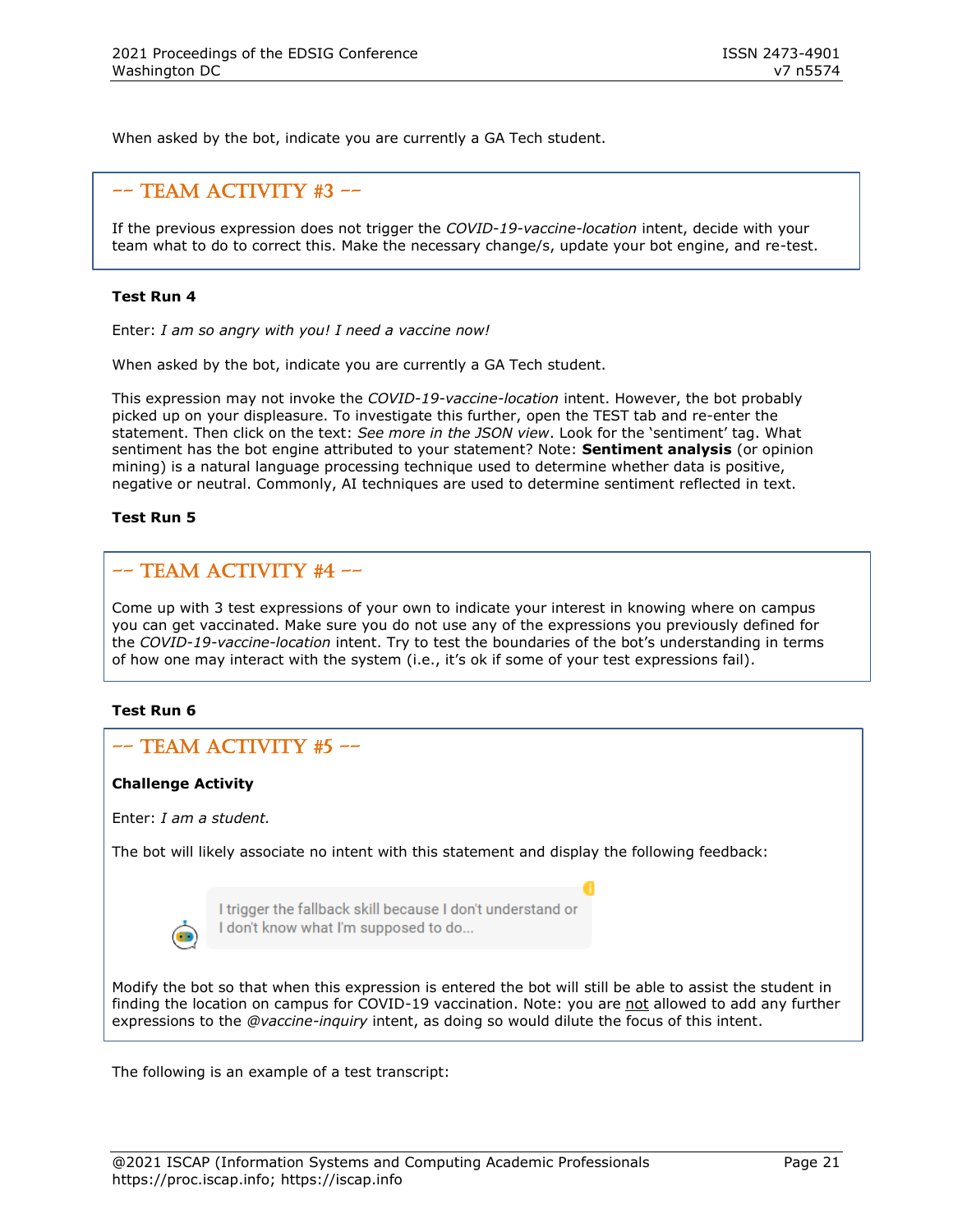|                         | HI                                                                                              |  |
|-------------------------|-------------------------------------------------------------------------------------------------|--|
| $\overline{\mathbf{u}}$ | Hi, nice to meet you :)                                                                         |  |
|                         | Where at Tech can I get the vaccine?                                                            |  |
|                         | Are you presently a student here at GA Tech?                                                    |  |
|                         | No                                                                                              |  |
|                         | I am sorry. Only currently registered students can<br>get the vaccination.                      |  |
|                         | Where can I get the vaccine?                                                                    |  |
|                         | Are you presently a student here at GA Tech?                                                    |  |
|                         | yes                                                                                             |  |
|                         | At this time, there is only one location on campus<br>where you can receive a COVID-19 vaccine. |  |
|                         | GA Tech COVID-19 Vaccine<br><b>cations</b>                                                      |  |
|                         | Exhibition Hall, located at 460 Fourth Street                                                   |  |

#### **Step 6: Deploy your bot**

|                                                                                  | <b>Third party integrations</b>                                                                                                   |
|----------------------------------------------------------------------------------|-----------------------------------------------------------------------------------------------------------------------------------|
| Train<br>Monitor<br><b>Build</b><br>Connect                                      | Amazon Alexa                                                                                                                      |
| There are a number of established platforms for AI bots. You can                 | Line<br>LINE                                                                                                                      |
| deploy the SAP AI bot to a number of these environments (shown to<br>the right). | Messenger                                                                                                                         |
| Note: there is no need to deploy your bot.                                       | Skype $\begin{array}{ccc} \hline \uparrow & \uparrow \\ \hline \uparrow & \downarrow \end{array}$ Microsoft Teams<br>S<br>Cortana |
|                                                                                  | 坅<br>Slack                                                                                                                        |
|                                                                                  | 6<br><b>SAP CoPilot</b>                                                                                                           |
|                                                                                  | <b>SAP Jam Collaboration</b>                                                                                                      |
|                                                                                  | Telegram                                                                                                                          |
|                                                                                  | ങ<br>Twilio                                                                                                                       |
|                                                                                  | Twitter                                                                                                                           |
| Step 7: Monitor your bot                                                         |                                                                                                                                   |
|                                                                                  |                                                                                                                                   |
| <b>Train</b><br>Monitor<br><b>Build</b><br>Connect                               |                                                                                                                                   |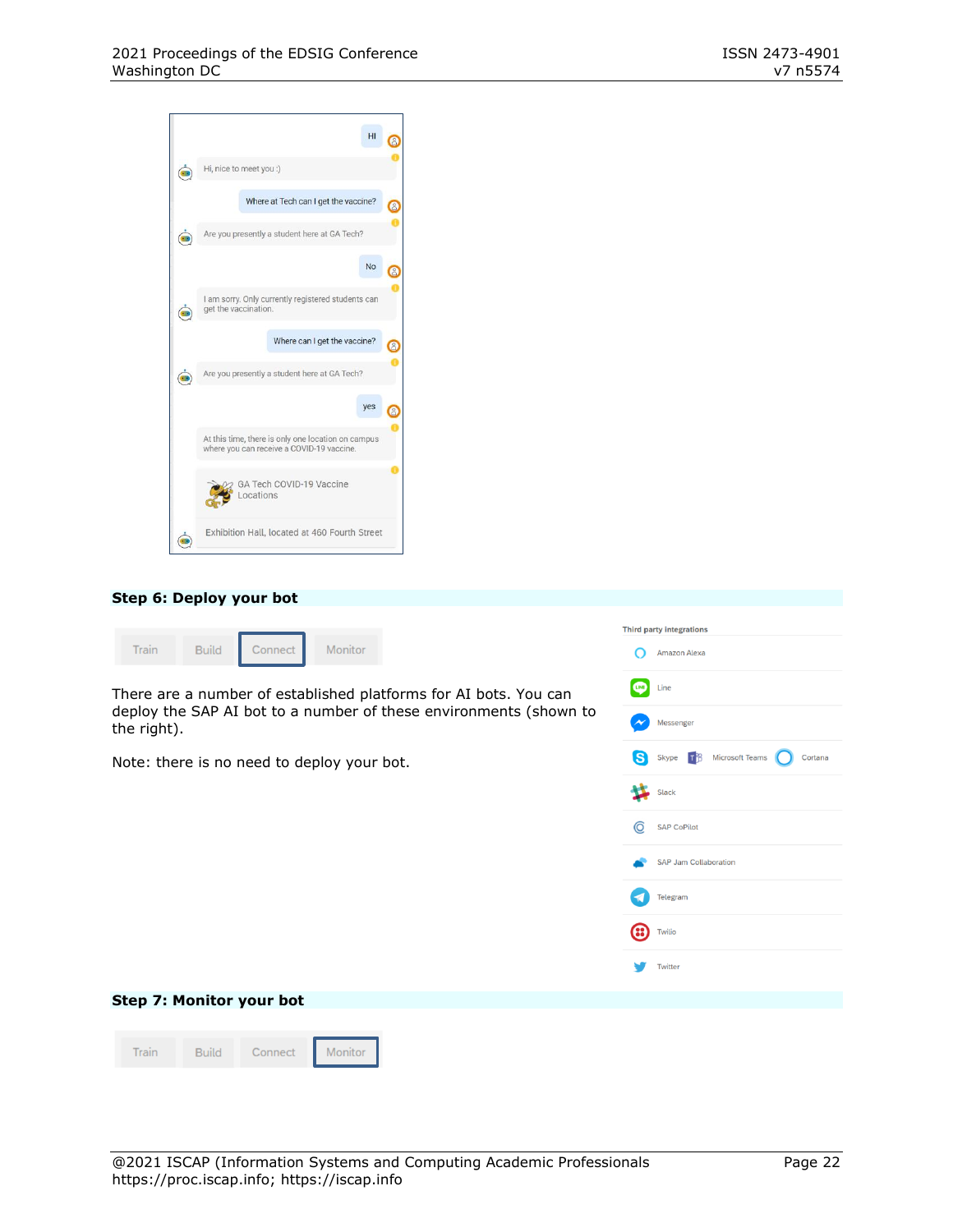Once deployed, you can monitor your bot's performance and statistics through the monitor tab. As we have not deployed our bot, there is no need to monitor it.

#### **Troubleshoot (debug) your bot**

During a conversation with your bot, as a user, you may experience the following reply:



Effectively this means the bot does not know what to do. Perhaps it did not recognize the intent of your input, or it did and there was no action associated with that intent.

The best approach here is to reenter you last dialog into the TEST tab. This will verify whether it triggers an intent and which intent that is. If the intent you expect is triggered, then the bug may lie with how the associated skill was configured.

# **Appendix B: Team Activities**

This appendix is for instructors only.

### Team Activity #1

Examples of possible expressions:

- Where are the vaccines?
- Where can I get vaccinated at Tech?
- Where are the vaccines on campus?
- Where are immunizations held on campus?
- Where can I be vaccinated?
- Where can I get vaccinations?

### Team Activity #2

Examples of possible additional entity values:

- jab
- shot
- protection
- vax

# Team Activity #3

An example of an appropriate action would be to return and edit the example expressions within the @ vaccine-inquiry intent to add the following expression: *I want my vaccine.*

# Team Activity #4

The possible student responses here will vary as they test the ability of their bot to understand different interaction scenarios. The main thing about this activity is that the designer (i.e., the students) is attempting to test the 'boundaries' of what constitutes an acceptable conversation that will lead to a successful use of the bot. Exploring these boundaries may lead to further refinements within the bot design. These insights will also come from monitoring the bot when deployed and analyzing the captured conversations.

# Team Activity #5